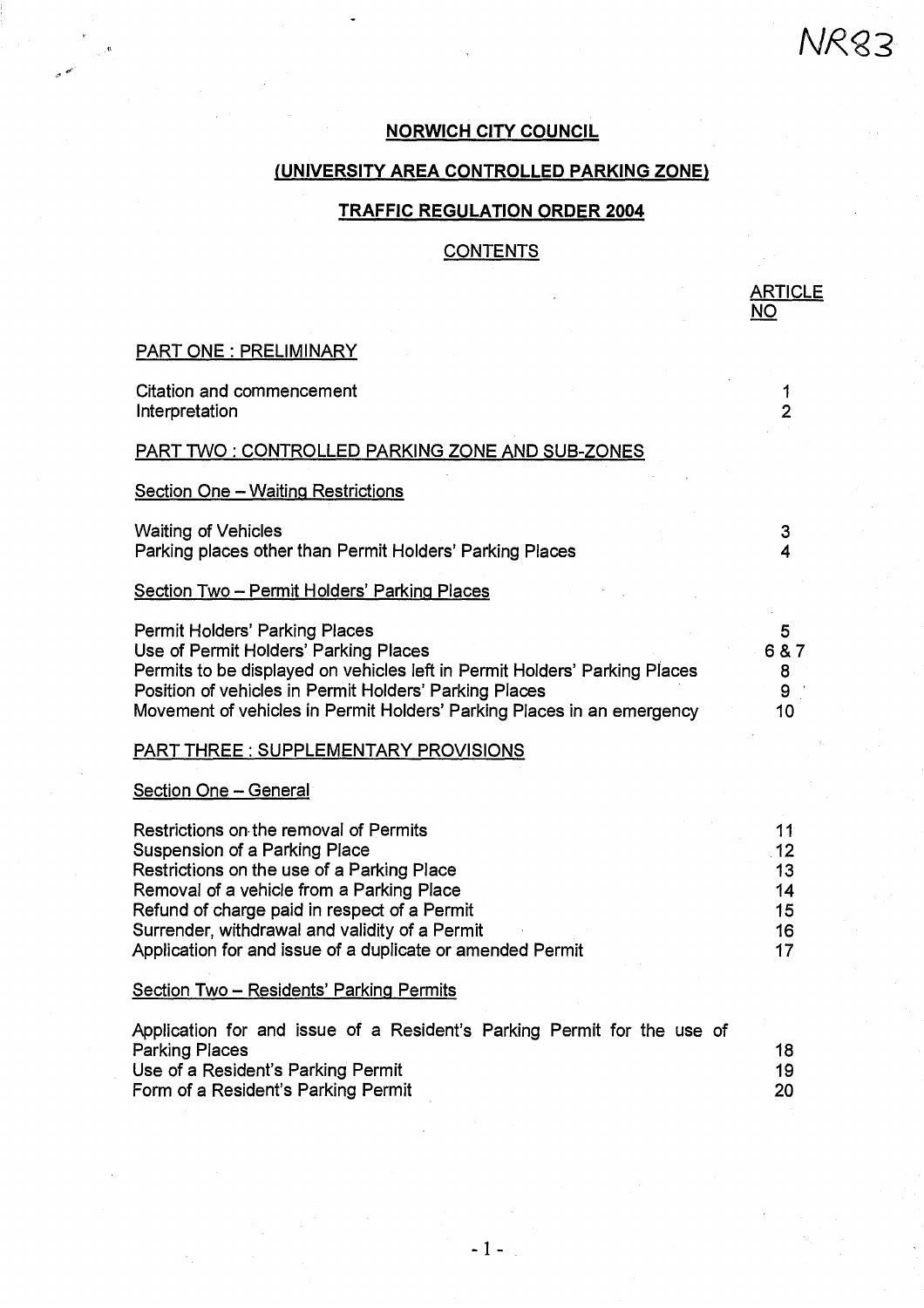# Section Three — Residents' Visitors' Parking Permits

| Application for and issue of a Resident's Visitor's Parking Permit for the use |    |
|--------------------------------------------------------------------------------|----|
| of Parking Places                                                              | 21 |
| Use of a Resident's Visitor's Parking Permit                                   | 22 |
| Form of a Resident's Visitor's Parking Permit                                  | 23 |
|                                                                                |    |
| Section Five - Community Carer's Parking Permits                               |    |
| Application for and issue of a Community Carer's Parking Permit for the        |    |
| Use of Parking Places                                                          | 24 |
| Use of a Community Carer's Parking Permit                                      | 25 |
| Form of a Community Carer's Parking Permit                                     | 26 |
|                                                                                |    |
| <b>Section Six - Statutory Duties Organisation Parking Permits</b>             |    |
| Application for and issue of a Statutory Duties Organisation Parking Permit    |    |
| for the Use of Parking Places                                                  | 27 |
| Use of a Statutory Duties Organisation Parking Permit                          | 28 |
| Form of a Statutory Duties Organisation Parking Permit                         | 29 |
|                                                                                |    |
| <b>Section Seven - Business Users Parking Permits</b>                          |    |
| Application for and issue of a Business Users Parking Permit                   | 30 |
| Use of a Business Users Parking Permit                                         | 31 |
| Form of a Business Users Parking Permit                                        | 32 |
|                                                                                |    |
| <b>PART FOUR: REVOCATIONS</b>                                                  |    |

Revocations 33 & 34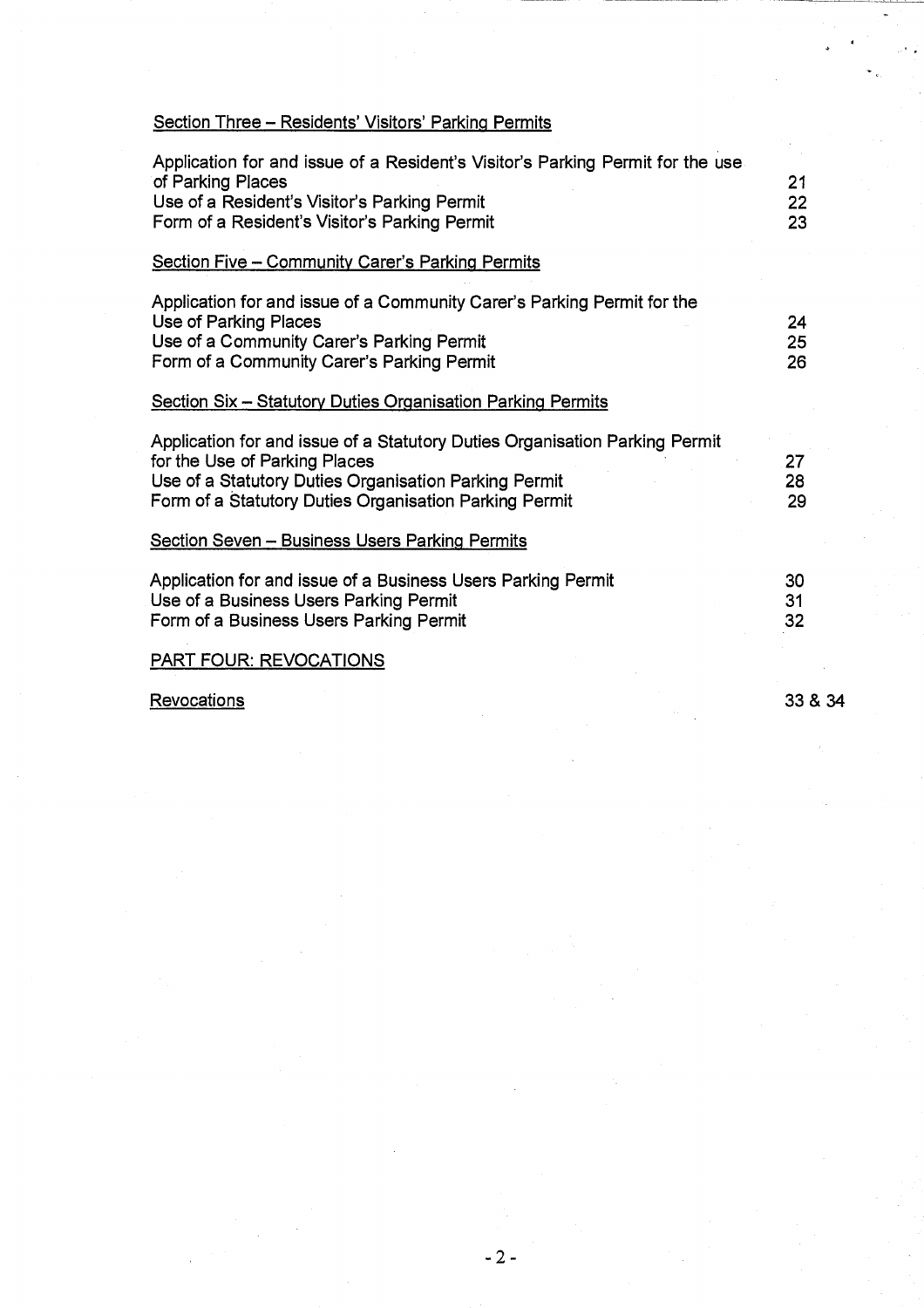# **THE NORWICH CITY COUNCIL (UNIVERSITY AREA CONTROLLED PARKING ZONE) TRAFFIC REGULATION ORDER 2004**

# **PART ONE : PRELIMINARY**

#### **CITATION AND COMMENCEMENT**

1. THE COUNCIL of the City of Norwich ("the Council") in exercise of its agency powers under an agreement made with the Norfolk County Council under Section 101 of the Local Government Act, 1972, makes this Order under Sections 1(1), 1(2), 2(1), 2(2), 2(3), 4(2), 45, 46 and Part IV of Schedule 9 of the Road Traffic Regulation Act 1984, and all other enabling powers, and after consultation with the Chief Officer of Police in accordance with Part III of Schedule 9 of the Act.

This Order is made on the 17th day of September 2004 and shall come into effect for all purposes on the 20th day of September 2004 and may be cited as "The Norwich City Council (University Area Controlled Parking Zone) Traffic Regulation Order 2004."

#### **GENERAL**

#### 2. Interpretation

- (1) All lengths of road specified in this Order are lengths of road in the City of Norwich.
- (2) Where context allows the singular includes the plural and vice versa.
- (3) Any reference in this Order to any enactment shall be construed as a reference to that enactment as amended by any subsequent enactment.

#### **Definitions**

(4) In this Order the following words and phrases have the meanings ascribed to them as follows:-

"articulated vehicle" means a motor vehicle with a trailer so attached to it as to be partially superimposed upon it;

"Charge" in connection with the issue of permits means the amount of the fee for the issue of a permit as is fixed from time to time by the Council;

"Disabled Person" means a person as defined in Regulation 5 of the Disabled Persons (Badges for Motor Vehicles) (England) Regulations 2000;

"Disabled Person's Badge" has the same meaning as ascribed to it is Regulation 3(1) of the Disabled Persons (Badges for Motor Vehicles) (England) Regulations 2000;

"Disabled Person's Vehicle" means a vehicle lawfully displaying a Disabled Persons Badge and which is a vehicle which, immediately before or after any period of waiting allowed by virtue of a provision of a kind required by Regulation 3 of the Local Authorities Traffic Orders (Exemptions for Disabled Persons) (England and Wales) Regulations 1986 to be included in an Order under the Road Traffic Regulation Act 1984, has been or is to be driven by a disabled person or, as the case may be, has been or is to be used for carrying disabled persons as passengers;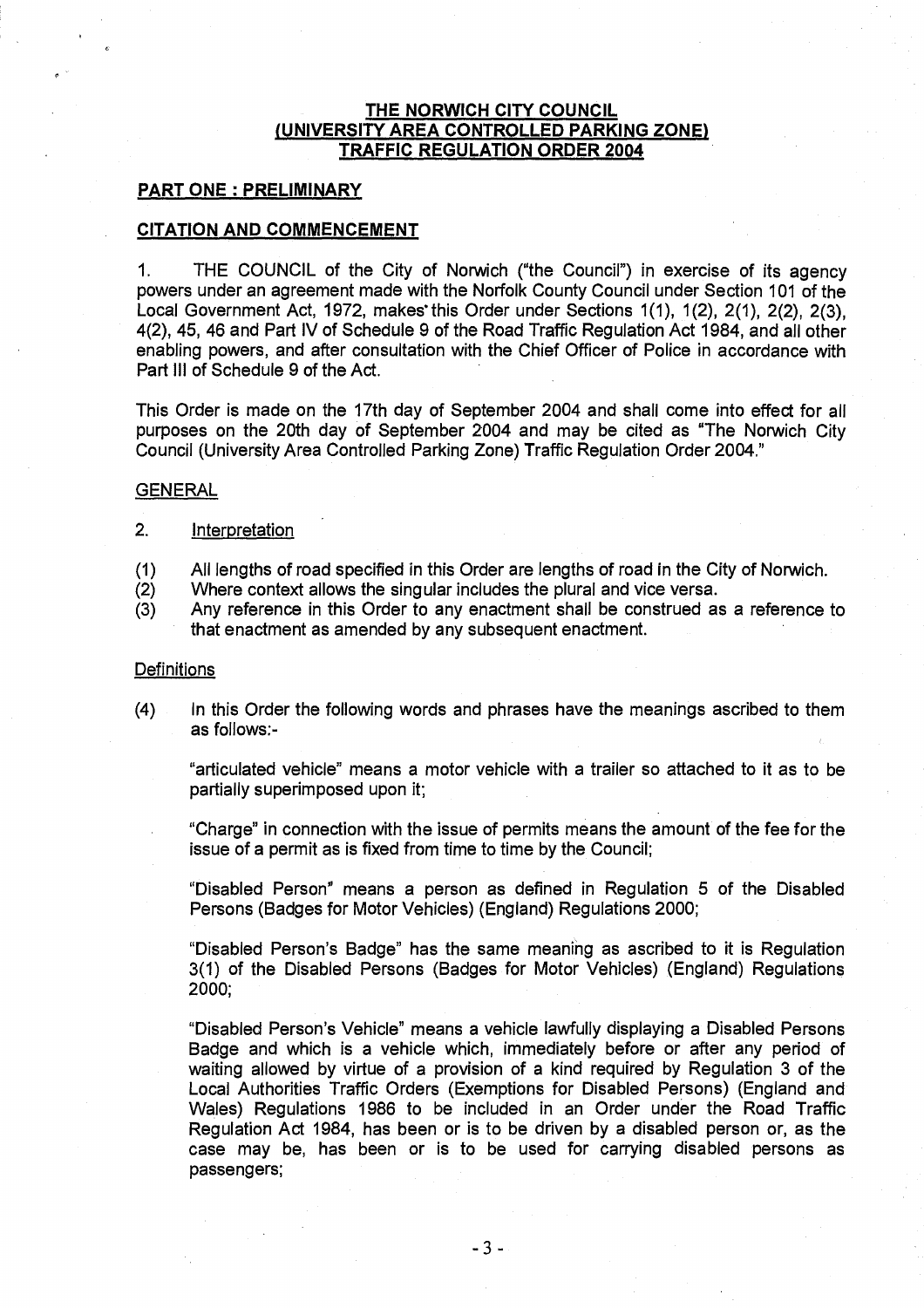"driver" in relation to a vehicle waiting in a parking place means the person driving the vehicle at the time it was left in the parking place or if the identity of that person is not known to the Council then the driver is the registered keeper of that vehicle;

"Restricted Road" means a road where parking is restricted under the terms of this Order;

"goods vehicle" has the same meaning as that ascribed to it in Section 192 of the Road Traffic Act, 1988;

"a heavy goods vehicle" means iny goods vehicle which has an operating weight exceeding 7.5 tonnes;

"operating weight" of a goods vehicle is:

- (a) in the case of a motor vehicle not drawing a trailer its maximum laden weight;
- (b) in the case of an articulated vehicle, its maximum laden weight (if it has one) and otherwise the aggregate maximum laden weight of all the individual vehicles forming part of that articulated vehicle, and
- (c) in the case of a motor vehicle (other than an articulated vehicle) drawing one or more trailers, the aggregate maximum laden weight of the motor vehicle and the trailer or trailers attached to it;

"a medium goods vehicle" means any goods vehicle which has an operating weight between 3.5 and 7.5 tonnes;

"registered keeper" in relation to a vehicle means the person recorded as keeping it, by the Driver and Vehicle Licensing Centre on behalf of the Secretary of State for Transport;

"household" means a self contained unit of domestic living accommodation, the postal address of which is in any road or part of a road specified in Schedule 1 of this Order;

"Parking Place" means a place provided for the parking of a motor vehicle;

"Parking Permit" means any of the following: a Residents' Parking Permit, a Residents' Visitors' Parking Permit, a Business Users Parking Permit, a Statutory Duties Organisation Parking Permit and a Community Carers Parking Permit ;

"permit" means a Parking Permit;

"Permit User" means the user of any of the following:-

a Residents' Parking Permit, a Residents' Visitors' Parking Permit, a Statutory Duties Organisation Parking Permit, a Business Users Parking Permit or a Community Carers' Parking Permit;

"Permit Holder" means the holder of any of the following:-

a Residents' Parking Permit, a Residents' Visitors' Parking Permit, a Statutory Duties Organisation Parking Permit, a Business Users Parking Permit or a Community Carers Parking Permit;

"Permit Holder's Parking Place" means any part of a road specified in Schedules 4, and 74 to this Order during the hours specified in those Schedules as times when the areas noted are permit holders' parking places.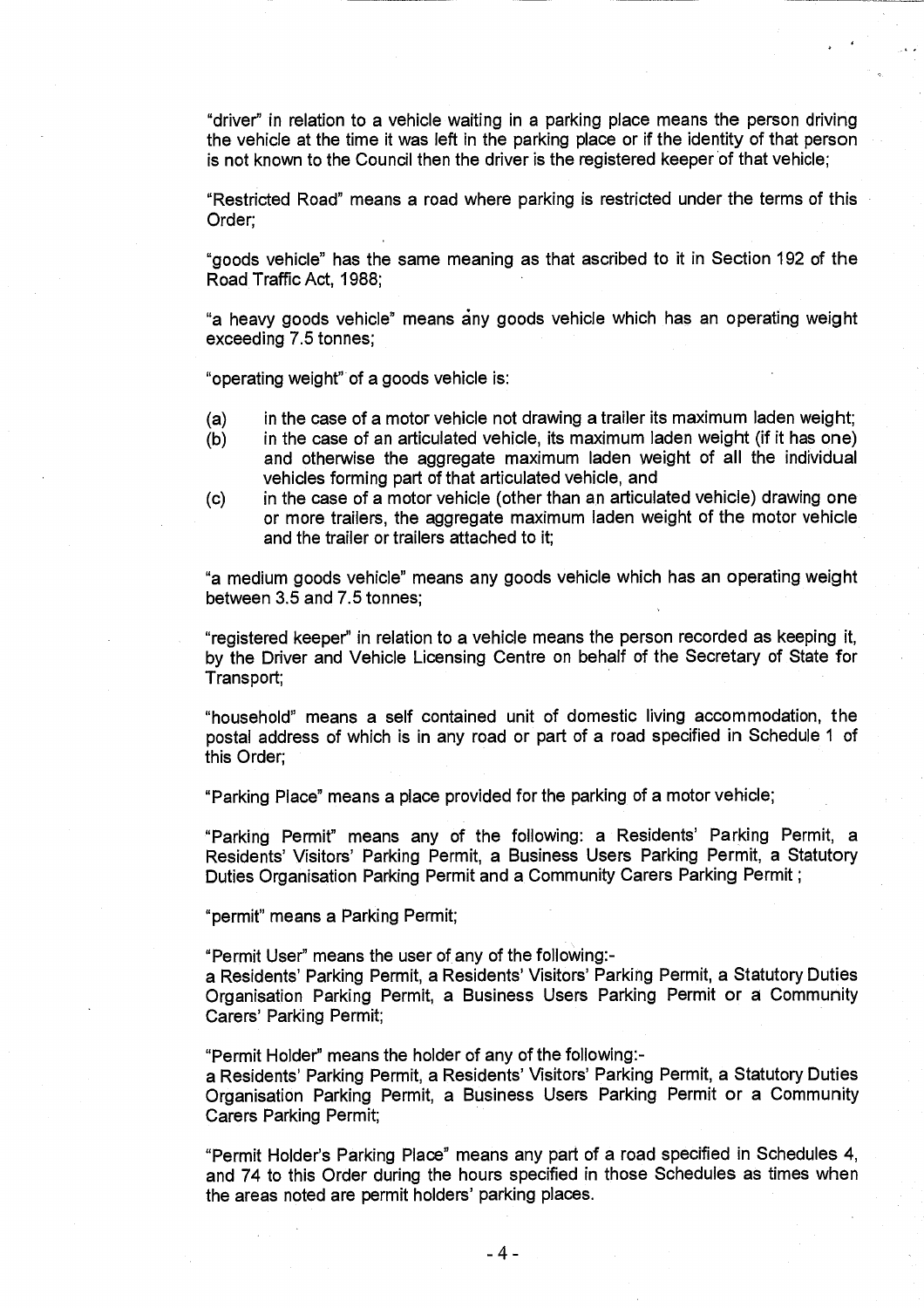"Resident" means an individual whose usual place of abode is premises the postal address of which is in any road or part of a road specified in Schedule 1 of this Order;

"Residents' Parking Permit" means a permit issued under the provisions of Article 18 to this Order;

"Residents' Parking Permit Holder" means a person to whom a Permit has been issued under the provisions of Article 18 to this Order;

"Residents' Visitor" means a person present at the property of a Resident or who is in the company of a Resident;

"Residents' Visitors Parking Permit" means a permit issued, under the provisions of Article 21 of this Order, by the Council to a Resident for the purpose specified in Article 21 of this Order and under guidelines as determined from time to time by the Council;

"Residents" Visitors Parking Permit Holder" means a person to whom a permit has been issued under the provisions of Article 21 of this Order;

"vehicle" means a motor vehicle;

"Community Carer" means a person or organisation needing to visit clients at the client's premises, the postal address of such premises being in any road or part of a road specified in Schedule 1 of this Order for the purpose of providing a service for the health or the social welfare of the client;

"Community Carers" Parking Permit" means a permit issued under the provisions of Article 24 of this Order;

"Community Carers" Parking Permit Holder" means a person to whom a permit has been issued under the provisions of Article 24 of this Order;

"Controlled Zone" means the area covered by the roads or parts of roads specified in column 1 of Schedule 1 to this Order;

"Sub-Zone" means a part of the Controlled Zone;

"Permit Parking Times" means the times as shown in Schedules 4 and 74 of this Order during which the lengths of road mentioned are permit holders parking places;

"registered charity" means an organisation registered as a charity with the Charity Commissioners for England and Wales or registered under equivalent provisions existing for Scotland and Northern Ireland;

"senior citizen" means a person who has reached European Union state pensionable age;

"owner/main user of a vehicle" means the person or persons registered as owner with the Department of Transport Driver and Vehicle Licensing Authority, who has an address within any of the streets mentioned in Schedule 1 of this Order, or a person who is authorised in writing by the registered keeper to keep and use the vehicle;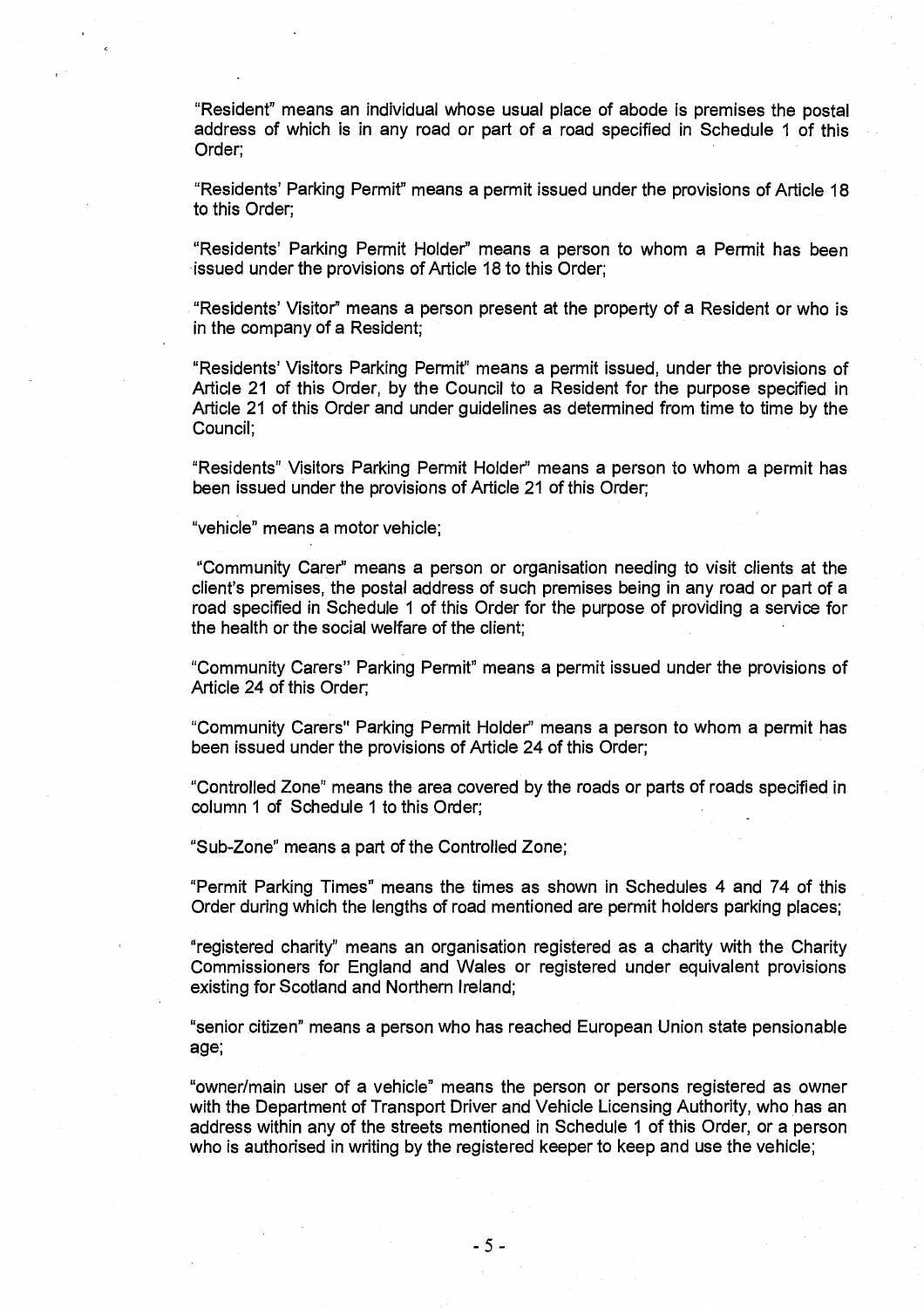"Statutory Duties Organisation" means an organisation having duties under statute to provide services in any street specified in Schedule 1 of this Order;

"Business User" means a business whose business address lies within the area covered by this Order.

"Business Users Parking Permit" means a permit issued under the provisions of Article 30 of this Order.

"Business Users Parking Permit Holder" means a business to whom a permit has been issued under the provisions of Article 30 of this Order.

(5) In this Order all times and days are inclusive.

# **PART TWO : CONTROLLED PARKING ZONE AND SUB ZONES**

#### **SECTION ONE — WAITING RESTRICTIONS**

# WAITING OF VEHICLES

- 3.(1) Subject to the following Articles of this Order, no person shall cause or permit any vehicle to wait in any of the lengths of road mentioned in Schedule 1 of this Order between the hours of 10.00 a.m. to 4.00 p.m. Monday to Friday inclusive except that a vehicle may wait on Christmas Day, Good Friday and a Bank Holiday.
- 3.(2) No person shall cause or permit any vehicle to wait in the lengths of road mentioned in Schedules 2 and 57 at any time.
- 3.(3) No person shall cause or permit any vehicle to wait in the lengths of road mentioned in Schedule 64 between 8a.m. and 6:30p.m. Monday to Friday, any such day not being Christmas Day, Good Friday or a Bank Holiday.
- 3.(4) No person shall cause or permit any vehicle to wait in the lengths of road mentioned in Schedule 55 of this Order between 8.00 a.m. and 6.30 p.m. Monday to Saturday inclusive.
- 3. (5) Nothing in Articles 3(1), 3(2), 3(3) and 3(4) shall apply to any vehicle which is waiting with the permission of a Police Constable in uniform, a Traffic Warden or a City Council Parking Attendant or is one or more of the categories A, B, C, E or F specified in this article as follows:-

A - means a vehicle which is being used to enable persons to board or alight from that vehicle;

B - means any vehicle which is, if it cannot be used for such purposes in any other length of road, being used in connection with any building operation or demolition, the removal of any obstruction to traffic, the maintenance, improvement or reconstruction of any length of road, or the laying, erection, alteration or repair, in or near any length of road of any sewer, or of any main, pipe or apparatus for the supply of gas, water or electricity, or any telecommunications services;

C - means any vehicle owned by a local government body which is being used in local government service provided that the vehicle cannot conveniently be used for such purposes in any other street;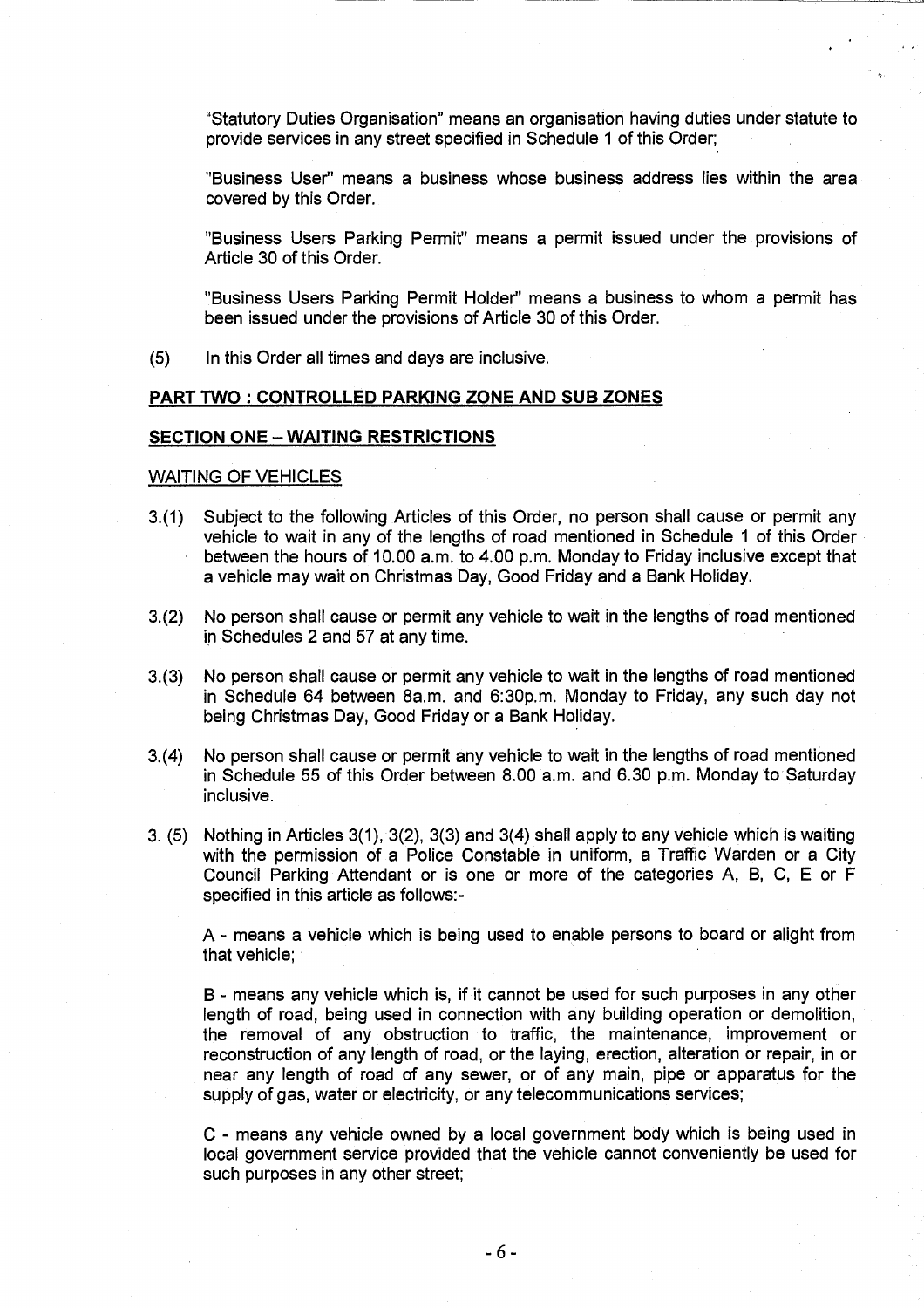**E -** means any vehicle being used for Police, Fire Brigade or Ambulance purposes, or in an emergency by a medical practitioner;

F - means any vehicle being used —

- (1) To enable goods to be loaded on to or unloaded from the vehicle; or
- (2) For the purpose of delivering or collecting postal packets, as defined in the Postal Services Act 2000.
- 3.(6) No person shall cause or permit any vehicle to be loaded or unloaded in the areas of highway specified in Schedule 15 at any time.
- 3.(7) Nothing in Articles 3(1), 3(2), 3(3) and 3(4) shall apply to a Disabled Person's Vehicle should that vehicle be parked for a period not exceeding 3 hours (not being a period separated by an interval of less than 1 hour from a previous period of waiting by the same vehicle in the same road or part of a road on the same day) so long as that Disabled Person's Vehicle displays a Disabled Person's Badge together with a parking disc, issued by a local authority, 125mm square, and capable of showing the quarter hour period during which a period of waiting begins, and the driver, or other person in charge of the vehicle, marks on the parking disc the time at which the period of waiting has begun.

#### PARKING PLACES OTHER THAN PERMIT HOLDERS' PARKING PLACES

- 4.(1) A person may cause or permit a vehicle to wait in the streets or parts of streets mentioned in Schedule 75 of this Order during the period 10  $a$ .m. to 4 p.m. Monday to Friday any such day not being Christmas Day, Good Friday or a Bank Holiday for a maximum period of 2 hours, no return within 4 hours.
- 4.(2) A person may cause or permit a vehicle to wait in the streets or parts of streets mentioned in Schedule 76 of this Order during the period 10 a.m . to 4 p.m. Monday to Friday any such day not being Christmas Day, Good Friday or a Bank Holiday for a maximum period of 1 hour, no return within 2 hours.
- .4.(3) A person may cause or permit a vehicle to wait in the streets or parts of streets mentioned in Schedule 77 of this Order during the period 10 a.m. to 4 p.m. Monday to Friday any such day not being Christmas Day, Good Friday or a Bank Holiday for a maximum period of 4 hours, no return within 4 hours.

# **SECTION TWO — PERMIT HOLDERS PARKING PLACES**

#### PERMIT HOLDERS' PARKING PLACES

- 5.(1) A person may cause or permit a vehicle displaying a valid parking permit to wait in the lengths of road mentioned in Schedule 4 of this Order at any time.
- 5.(2) A person may cause or permit a vehicle displaying a valid parking permit to wait in the lengths of road mentioned in Schedule 74 of this Order during the period 10 a.m. to 4 p.m. Monday to Friday any such day not being Christmas Day, Good Friday or a Bank Holiday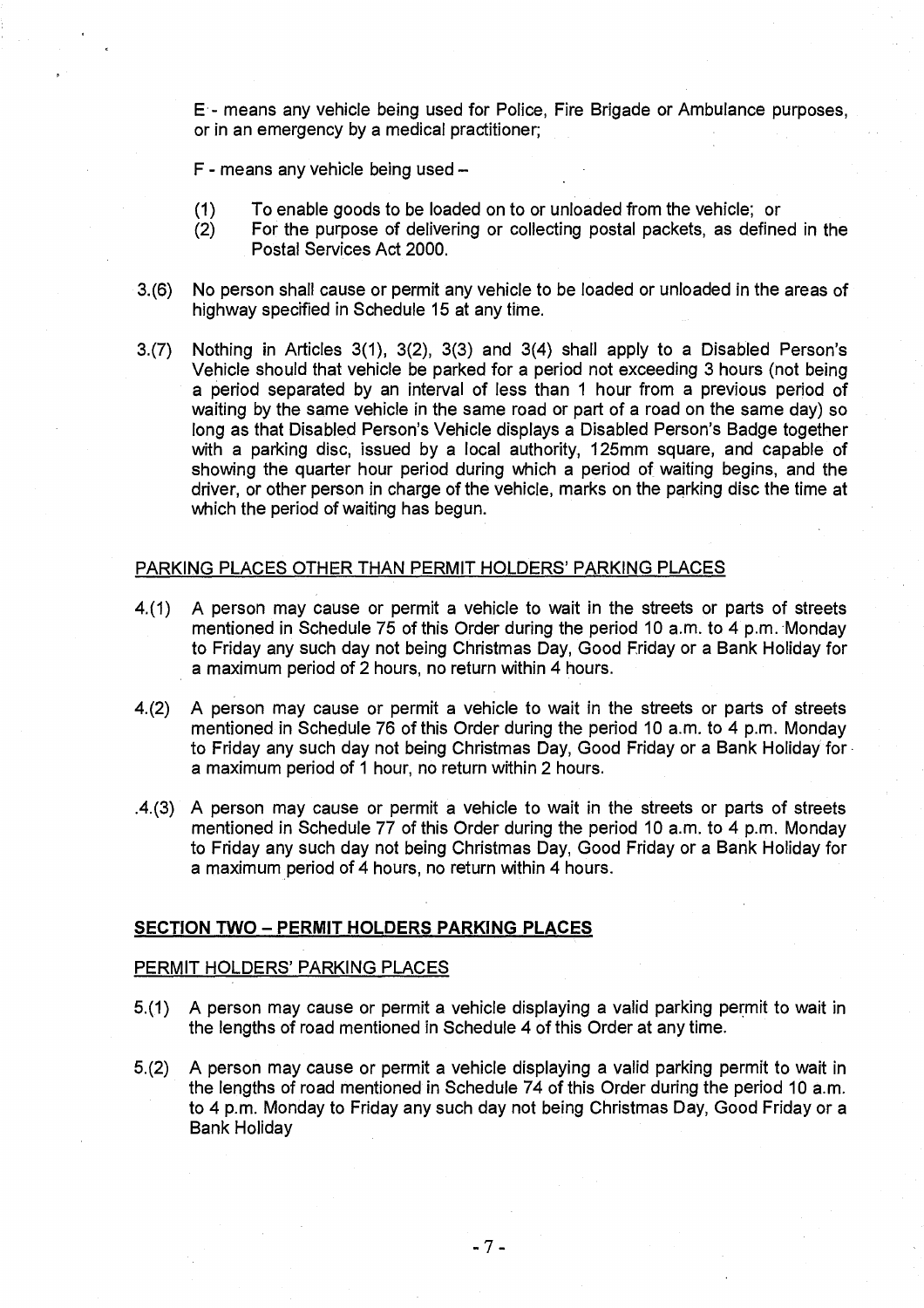# USE OF PERMIT HOLDERS' PARKING PLACES

- 6. A Permit Holders' Parking Place may be used for the parking of any vehicle displaying a permit issued by the Council and valid in respect of that vehicle.
- 7. A Residents' Parking Permit, a Residents' Visitors' Parking Permit, a Statutory Duties Organisation Parking Permit, a Business Users Parking Permit and a Community Carers Parking Permit may be used, subject to conditions of issue, for parking in a Permit Holders Parking Place.

# PERMITS TO BE DISPLAYED ON VEHICLES LEFT IN PERMIT HOLDERS' PARKING PLACES

8. When a vehicle is left in a Permit Holders Parking Place there shall be displayed a valid permit issued in respect of that vehicle, or in the case of a Disabled Person's Vehicle a Disabled Person's Badge for a valid period of waiting. The permit must be displayed attached to the nearside of the windscreen outside the sweep of the windscreen wipers with the permit details clearly visible from the kerbside.

# POSITION OF VEHICLES IN PERMIT HOLDERS' PARKING PLACES

9. Any vehicle left in a Permit Holders' Parking Place in accordance with Articles 6 & 7 shall so stand:

- (a) if the Permit Holders' Parking Place is not in a one-way street, so that the left or nearside of the vehicle is adjacent to the left or nearside kerb;
- (b) if the Permit Holders' Parking Place is in a one-way street, that the left or nearside of the vehicle is adjacent to the left or nearside kerb, or that the right or the offside of the vehicle is adjacent to the right-hand kerb;
- (c) that every part of the vehicle is within the limits of a Permit Holders Parking Place

# MOVEMENT OF VEHICLES IN PERMIT HOLDERS' PARKING PLACES IN AN **EMERGENCY**

10. A Police Constable in uniform, a Traffic Warden or any person authorised by the Council may, in case of an emergency, move or cause to be moved any vehicle left in a Permit Holders Parking Place to any place they think fit.

# **PART THREE: SUPPLEMENTARY PROVISIONS**

#### **SECTION ONE — GENERAL**

## RESTRICTIONS ON THE REMOVAL OF PERMITS

11. Where a permit has been displayed on a vehicle no person other than the Permit Holder shall remove the permit from the vehicle unless authorised to do so by the Permit Holder.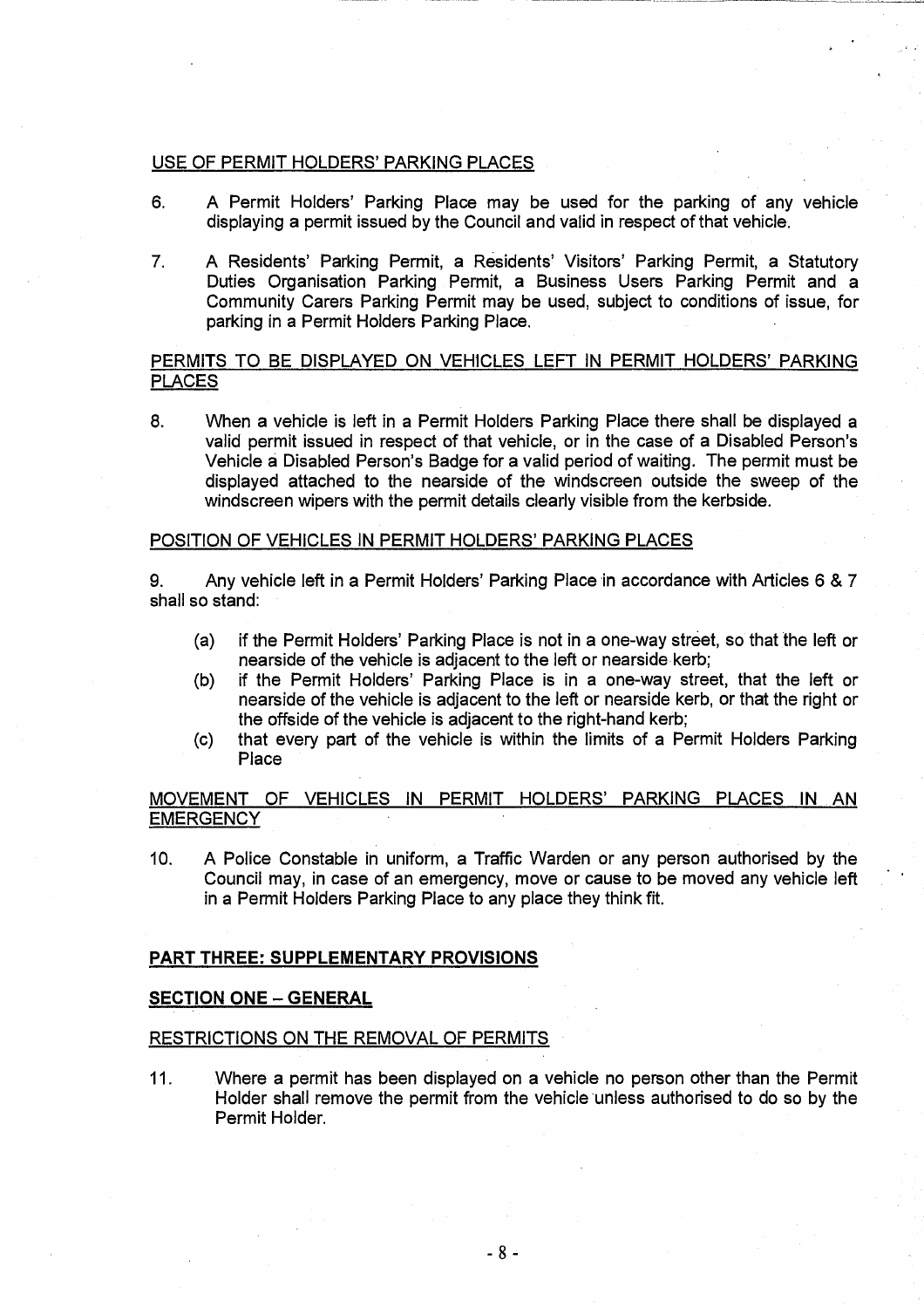# SUSPENSION OF A PARKING PLACE

- 12.(1) Any person authorised by the Council, a Police Constable or a Traffic Warden may suspend the use of part or all of a Parking Place whenever (s) he considers a suspension reasonably necessary:-
	- (a) for the purpose of facilitating the movement of traffic or promoting its safety;
	- (b) for the purpose of any building operation, demolition or excavation in or adjacent to the parking place or the maintenance, improvement or reconstruction of the parking place or the laying, erection, alteration, removal or repair in or adjacent to the parking place of any sewer or of any main, pipe or apparatus for the supply of gas, water or electricity or of any telegraphic line or traffic sign;
	- (c) for the convenience of occupiers of premises adjacent to or persons delivering to the parking place on any occasion of the removal of furniture from one office or dwelling house to another or the removal or delivery of furniture from such premises to a depository or to such premises from a depository;
	- (d) on any occasion on which it is likely that by reason of some special attraction any street will be crowded with people.
	- (e) For the convenience of occupiers of premises adjacent to the parking place at times of weddings or funerals.
- 12.(2) Any person suspending the use of a Parking Place or of any part thereof in accordance with the provisions of Article 12(1) shall place or cause to be placed, in or adjacent to that parking place or the part the use of which is suspended, a traffic sign indicating that waiting by vehicles is prohibited.

# RESTRICTIONS ON THE USE OF A PARKING PLACE

- 13.(1) A driver of a vehicle shall not use a Parking Place so as unreasonably to prevent access to any premises adjoining the road, or so as to prevent the use of the road by other persons, or so as to be a nuisance, or when the Council has suspended that Parking Place.
- 13.(2) No person shall use a vehicle, while it is in a Parking Place, in connection with the sale of any article to persons in or near the Parking Place or in connection with the selling or offering for hire of his or her skill or services.

#### REMOVAL OF A VEHICLE FROM A PARKING PLACE

- 14.(1) When a vehicle is left in a Parking Place in contravention of any of the provisions contained in this Order, a person authorised by the Council to do so may remove the vehicle or alter its position or arrange for it to be removed from that Parking Place and shall make such arrangements as may be reasonably necessary for the safe custody of the vehicle.
- 14.(2) Any person removing a vehicle or altering its position by virtue of paragraph 14(1) of this Article may do so by towing or driving the vehicle or in such other manner as they may think necessary and may take such measures in relation to the vehicle as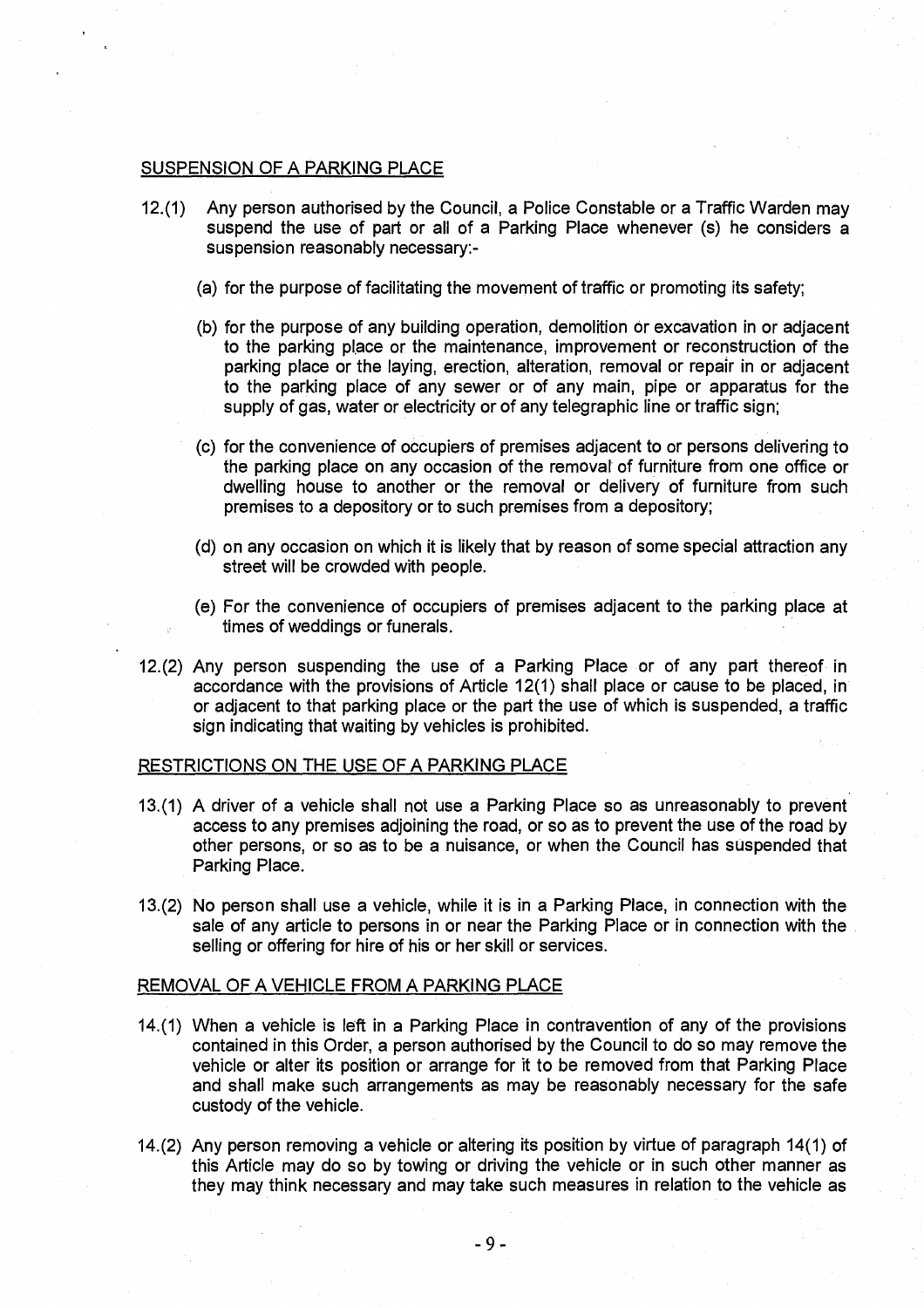they may think necessary to enable them to remove it or alter its position, as the case may be.

#### REFUND OF CHARGE PAID IN RESPECT OF A PERMIT

- 15.(1) A Permit Holder who surrenders a permit to the Council before the permit becomes valid shall be entitled to a refund of the charge paid.
- 15.(2) A Permit Holder who surrenders a permit to the Council after the time for which the permit was issued has commenced shall be entitled to a refund calculated as follows and subject to a £3.00 administration fee. The permit may be surrendered for a refund of the value of each complete month the permit has left to run. A month will only count for a refund if the permit is handed in or delivered to the Council before the last day of the preceding month.

# SURRENDER, WITHDRAWAL AND VALIDITY OF A PERMIT

- 16.(1) A Permit Holder may, and on the occurrence of any of the events set out in paragraph 16(3) of this Article shall, surrender the permit to the Council.
- 16.(2) The Council may by notice in writing delivered to the Permit Holder by leaving it at or by sending it by post to the address shown by that person or organisation on the application for the permit or at any other address believed to be that person's last known address -
	- (1) demand the return of the permit if it appears to the Council that any one of the events set out in Article 16(3) has occurred and the Permit Holder shall surrender the permit to the Council within 14 days of the delivery of such Notice; or
	- $(i)$  if it appears to the Council that any of the events mentioned in Article 16(3) have occurred deem a permit to cease to be valid.
- 16.(3) (i) in the case of a residential parking permit the Permit Holder ceasing to be a resident;
	- (ii) the Permit Holder ceasing to be the Registered Keeper or main user of the vehicle in respect of which the permit was issued;
	- (iii) the issue of a duplicate or amended permit by the Council
	- (iv) the Permit Holder breaching the terms of this Order;
	- (v) failure by a Permit Holder to supply any evidence required by the Council;
	- (vi) the issue of a permit upon receipt of a cheque and the cheque being subsequently dishonoured;
	- (vii) a community carer ceasing to visit clients at the clients premises within the Controlled Zone;
	- (viii) the Permit Holder providing incorrect information to obtain a permit;
	- (ix) the holder of a Business Users Parking Permit ceasing to have a business address within the area covered by this Order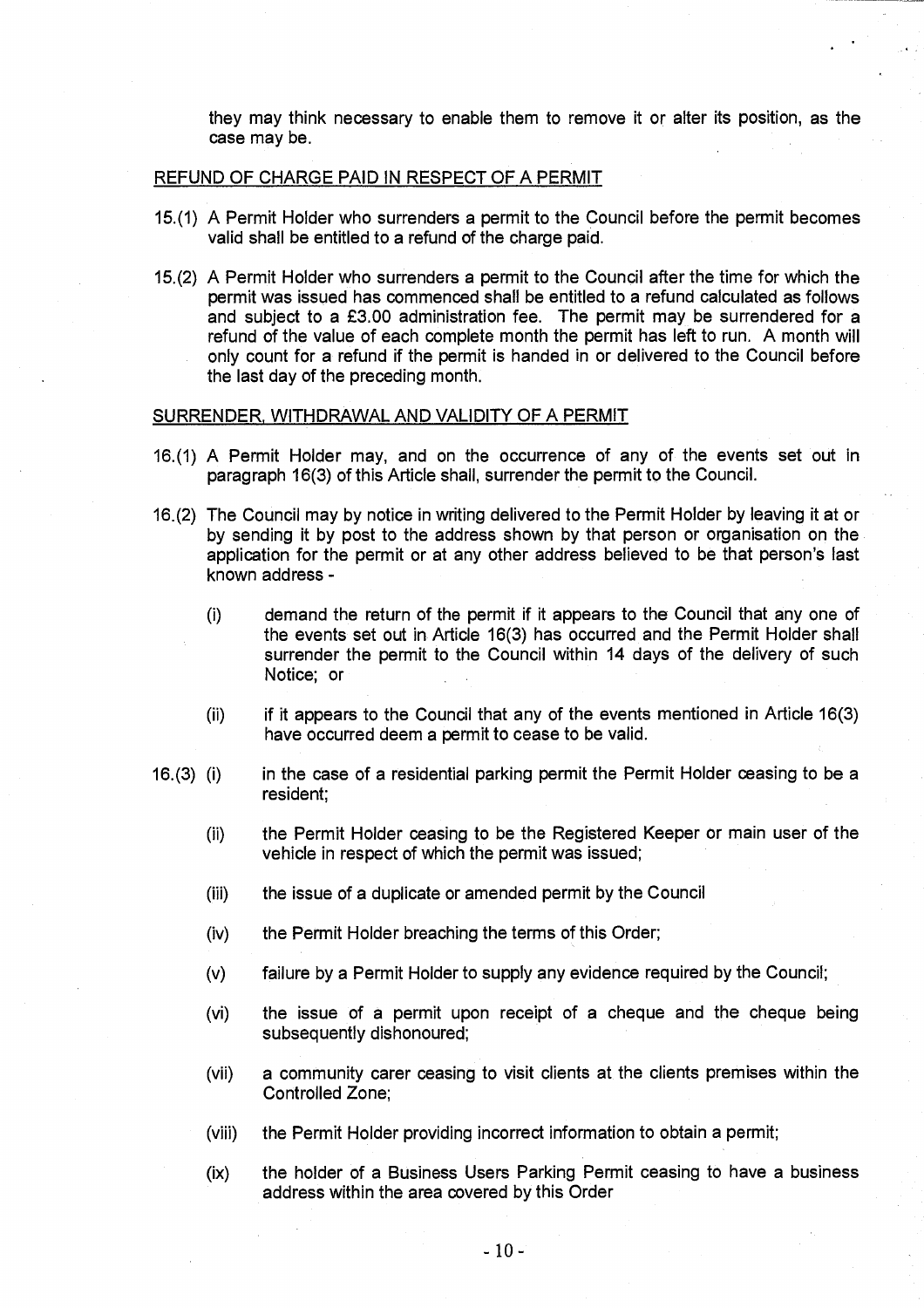- (x) other actions or inactions deemed a misuse of a permit by the Council.
- 16.(4) A permit shall cease to be valid at the expiration of the period specified on the permit or if unspecified the expiration of the time for which it was issued or on the occurrence of any one or more of the events set out in this Article;

#### APPLICATION FOR AND ISSUE OF A DUPLICATE OR AMENDED PERMIT

- 17.(1) The Council may at any time require a Permit Holder to supply to an Officer of the Council such evidence in respect of any permit issued by it as it may require.
- 17.(2) If a permit is mutilated or defaced or the figures or particulars on it have become illegible or the colour of the permit has become altered by fading or otherwise the permit shall cease to be valid. The Permit Holder shall surrender it to the Council for a refund less an administration fee.
- 17.(3) If a permit is lost or stolen, the Permit Holder may apply to the Council for the issue of duplicate permit this being a permit expiring on the date of expiry of the permit it replaces. The Council, upon being satisfied as to such loss or theft, may issue a duplicate Permit.
- 17.(4) The provisions of this Order shall apply to a duplicate permit and an application for a duplicate permit as if it were a permit, or as the case may be, an application for a permit.
- 17.(5) The issue of a duplicate permit shall be subject to the charge(s), if any, as fixed from time to time by the Council.
- 17.(6) If circumstances change so that the contents of a permit are no longer accurate the Permit Holder shall apply to the Council for that permit to be amended.

#### **SECTION TWO — RESIDENTS' PARKING PERMITS**

# APPLICATION FOR AND ISSUE OF A RESIDENT'S PARKING PERMIT

- 18.(1) Any resident whose postal address is included within the column of Schedule 1 headed "Properties for the purposes of issuing parking permits" and who is the registered keeper or main user of a passenger vehicle of less than 3.5 tonnes unladen weight, which vehicle is not more than six metres in length and which does not carry more than sixteen seated passengers in addition to the driver or who is the registered keeper or main user of a goods vehicle (other than a heavy or medium goods vehicle), may apply to the Council for the issue of a Residents' Parking Permit for that vehicle and any such application shall be made in a form issued by and obtainable from the Council and shall include the information required by such a form.
- 18.(2) The issue of a Resident's Parking Permit shall be subject to the charge as fixed from time to time by the Council.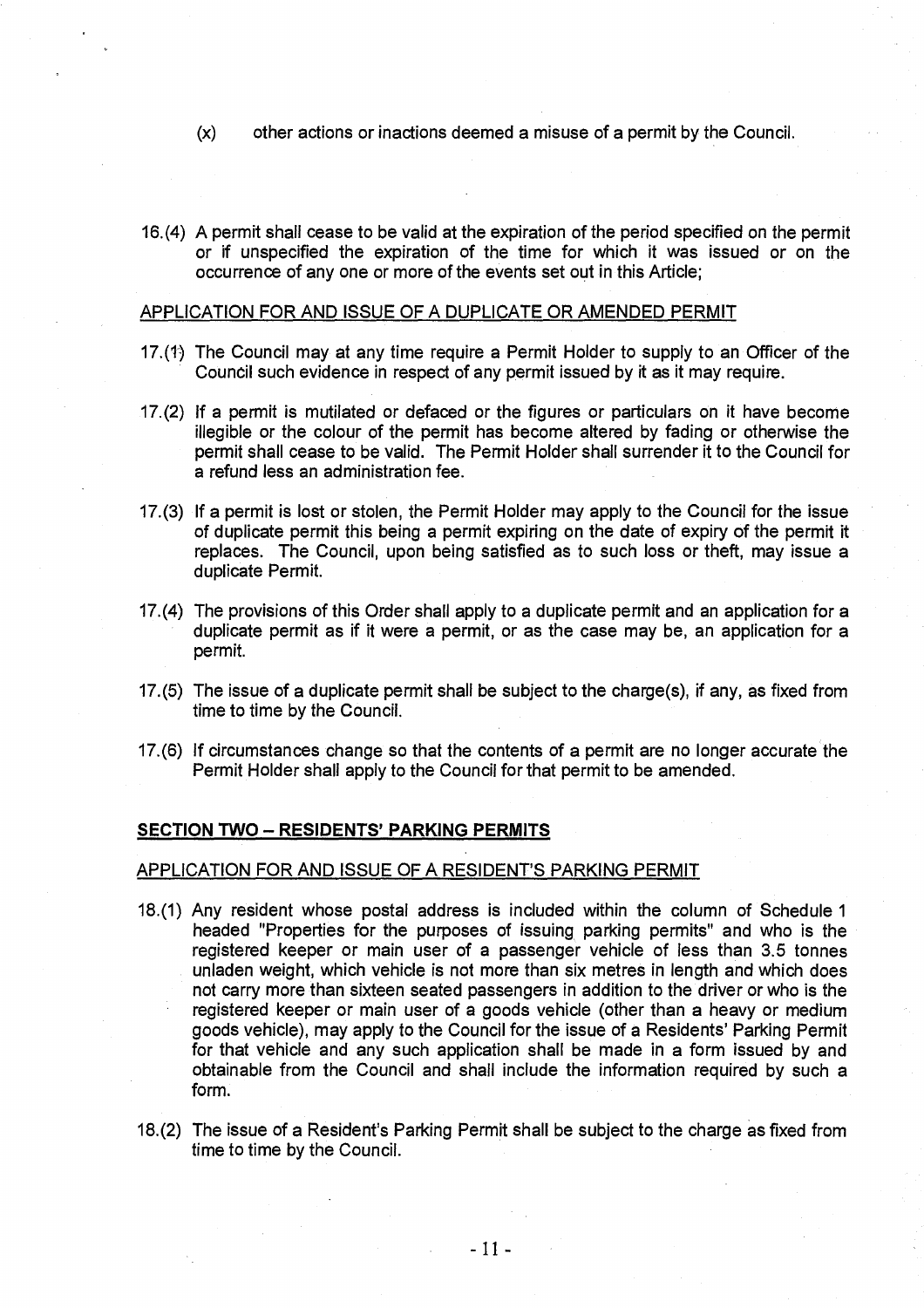- 18.(3) The Council may require an applicant for a Residents' Parking Permit to produce to an officer of the Council such evidence in respect of an application for a permit as it may require to verify any information given to it.
- 18.(4) On receipt of an application made under the foregoing provisions of this article, the Council upon being satisfied that the applicant is a resident and the registered keeper or main user of a vehicle may issue to that applicant a Resident's Parking Permit for the leaving (during the Permit Parking Times) in a Permit Holders Parking Place of the vehicle to which such a permit relates by the registered keeper or main user of such vehicle or by any person using such vehicle with the consent of the registered keeper or main user.
- 18.(5) Only one Resident's Parking Permit shall be issued per vehicle.
- 18.(6) The Council may refuse to issue a Resident's Parking Permit if within the previous three months prior to the date of application the applicant or another person living at the same address has had a permit withdrawn under Article 16 of this Order.

#### USE OF A RESIDENT'S PARKING PERMIT

- 19.(1) A Resident's Parking Permit shall only be used for the purpose of allowing a resident to leave a vehicle in a Permit Holders Parking Place.
- 19.(2) A Resident's Parking Permit shall only be valid for use in the sub-zone specified in respect of the permit.

# FORM OF A RESIDENT'S PARKING PERMIT

- 20. A Residents' Parking Permit may include the following particulars:-
	- (a) The registration mark of the vehicle in respect of which the permit has been issued;
	- (b) The period during which, subject to the provisions of this Order, the permit shall remain valid;
	- (c) The sub-zone that the permit applies to;
	- (d) An authentication that the permit has been issued by the Council.

# **SECTION THREE — RESIDENTS' VISITORS PARKING PERMITS**

# APPLICATION FOR AND ISSUE OF A RESIDENT'S VISITOR'S PARKING PERMIT FOR THE USE OF PARKING PLACES

- 21.(1) Any household, whose postal address is included within the column of Schedule 1 headed "Properties for the purposes of issuing parking permits" may apply to the Council for the issue of one Residents' Visitors Parking Permit for the leaving of a vehicle in a Permit Holders Parking Place (other than a heavy or medium goods vehicle) provided the household is separately listed for Council tax purposes.
- 21.(2) One additional Residents' Visitors Parking Permit may, in the Council's discretion, be issued to a household when requested in cases of serious illness, hardship or social need.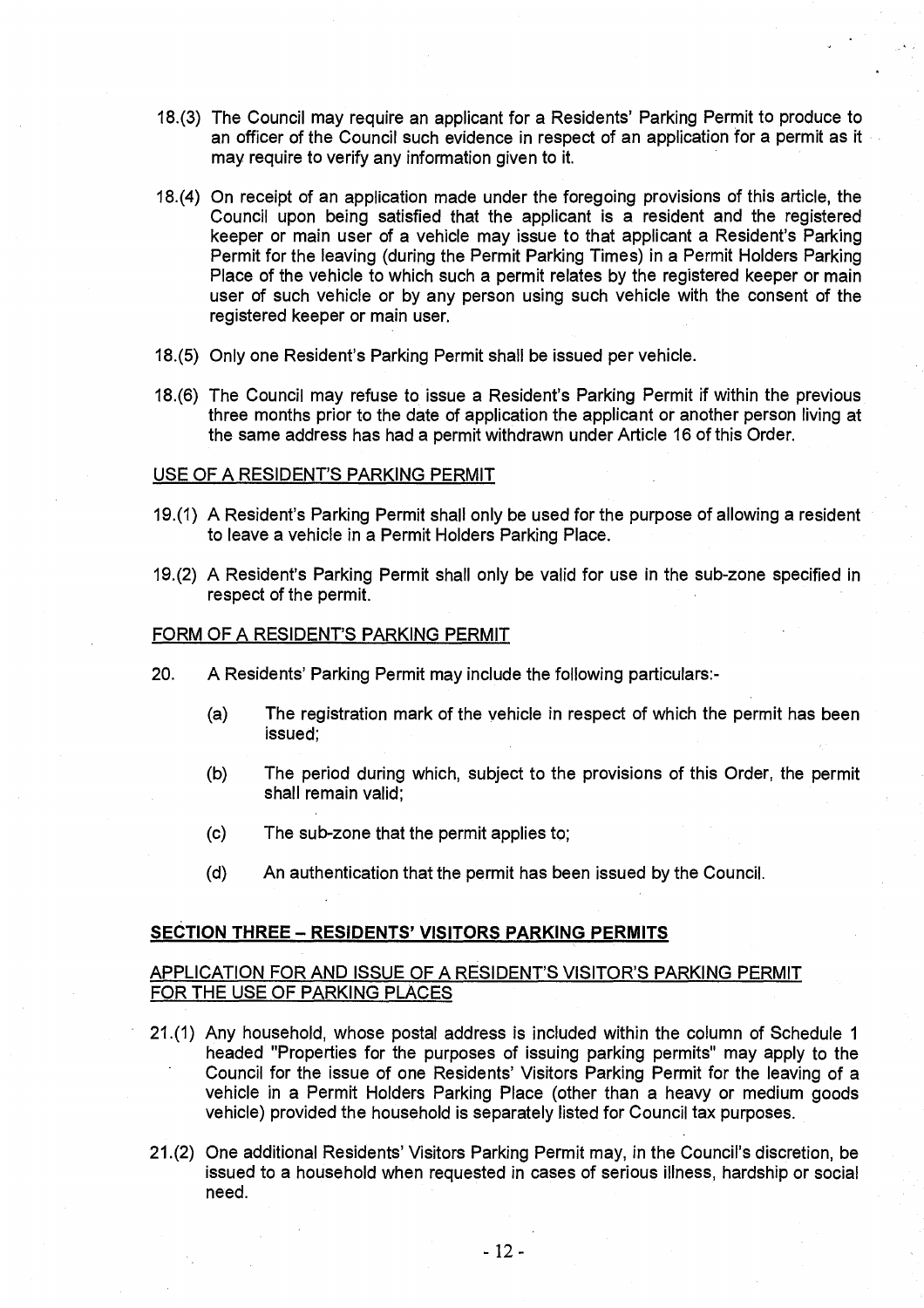- 21.(3) Any such application shall be made in such a form as the Council require.
- 21.(4) The issue of a Residents' Visitors Parking Permit shall be subject to the charge as fixed from time to time by the Council.
- 21.(5) A resident may apply to the Council for the issue to them of a number of Residents' Visitors Parking Permits lasting for a period of one day only. These relate to special occasions such as weddings, funerals and christenings. A fee of an amount decided by the Council may be charged.
- 21.(6) The Council may refuse to issue to the applicant a Residents' Visitors Parking Permit if within the previous three months prior to the date of application the applicant or another person living at the same address has had a permit withdrawn under Article 16 of this Order.

# USE OF A RESIDENTS' VISITOR'S PARKING PERMIT

- 22.(1) A Residents' Visitors' Parking Permit shall only be used for the purpose of allowing a residents' visitor to leave a vehicle in a Permit Holders Parking Place whilst visiting a resident within the controlled parking sub-zone to which the permit relates.
- 22.(2) A Residents' Visitors' Parking Permit shall only be valid for use in the sub-zone specified in the permit.
- 22.(3) Whilst using a Residents' Visitors Parking Permit the visitor must be in the company of the resident being visited or be present at the property of the resident.

# FORM OF A RESIDENT'S VISITOR'S PARKING PERMIT

- 23. A Residents' Visitors' Parking Permit may include the following particulars:-
	- (a) The period during which the permit shall remain valid;
	- (b) The sub-zone that the permit applies to;
	- (c) An authentication that the permit has been issued by the Council.

# APPLICATION FOR AND ISSUE OF A COMMUNITY CARERS' PARKING PERMIT FOR THE USE OF PARKING PLACES

- 24.(1) A Community Carers' Parking Permit may be issued, at the Council's discretion, to a Community Carer for the purpose of leaving a vehicle other than a heavy or medium goods vehicle in a Permit Holders Parking Place within the area covered by this Order whilst visiting clients within that area in the course of their duties.
- 24.(2) The issue of a Community Carers' Parking Permit shall be subject to the charge(s), if any, as fixed from time to time by the Council.
- 24.(3) A Community Carers' Parking Permit may be referred to as a Q permit.
- 24.(4) The Council may refuse to issue a Community Carers' Parking Permit if within the previous three months prior to the date of application the applicant or the applicant's organisation has had a permit withdrawn under Article 16 of this Order.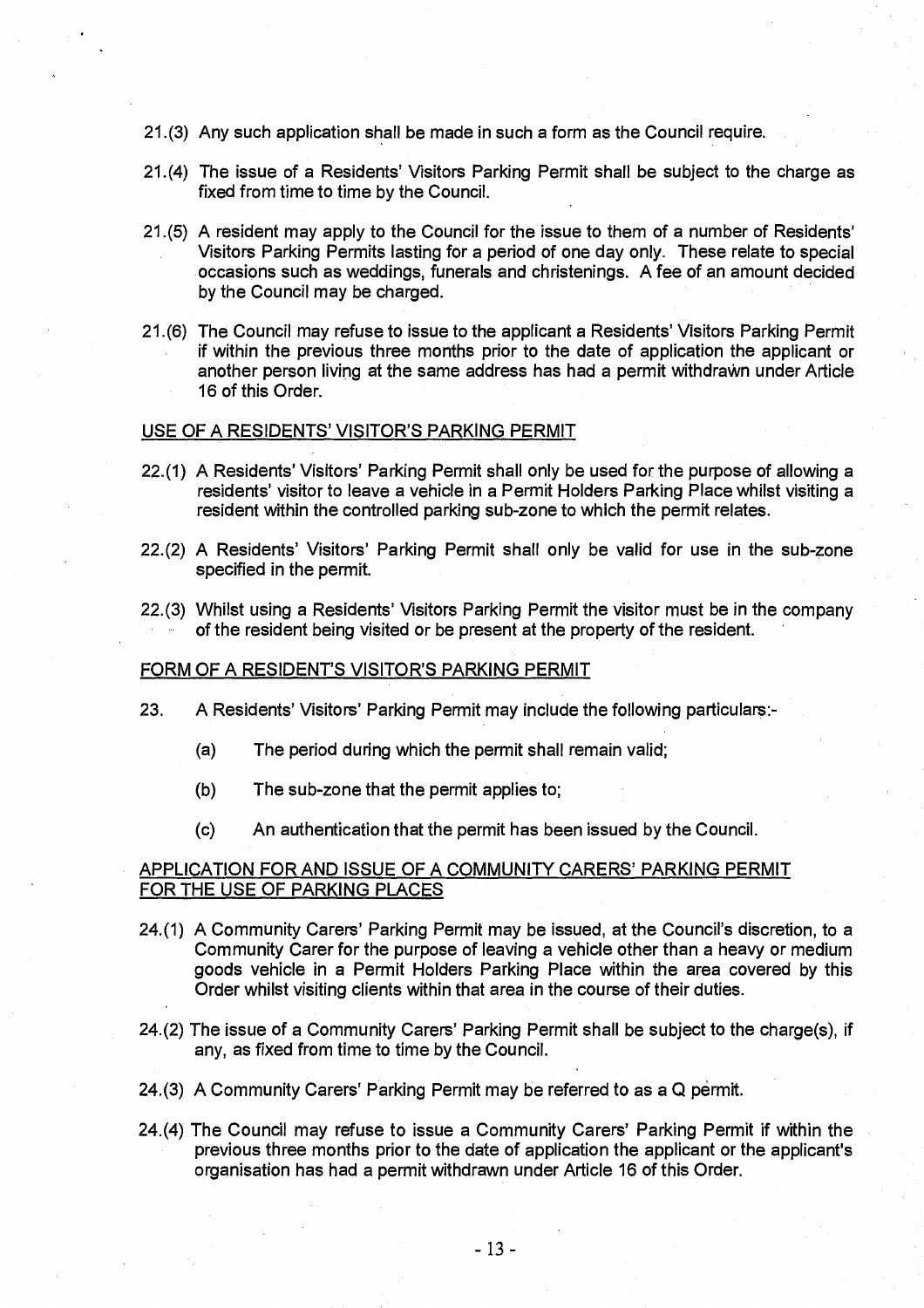# USE OF A COMMUNITY CARERS' PARKING PERMIT

25. A Community Carers' Parking Permit shall only be used for the purpose of allowing a Community Carer to leave a vehicle in a Permit Holders Parking Place whilst visiting clients within the area covered by this Order in the course of his or her duties.

# FORM OF A COMMUNITY CARERS' PARKING PERMIT

- 26. A Community Carers' Parking Permit may include the following particulars:-
	- (a) The period during which the permit shall remain valid;
	- (b) An authentication that the permit has been issued by the Council;
	- (c) The organisation employing the Community Carer, if any.

# APPLICATION AND ISSUE OF A STATUTORY DUTIES ORGANISATION PARKING PERMIT FOR THE USE OF PARKING PLACES

- 27.(1) A Statutory Duties Organisation Parking Permit may be issued, at the Council's discretion, to a Statutory Duties Organisation for the purpose of leaving a vehicle other than a heavy or medium goods vehicle in a Permit Holders Parking Place within the area covered by this Order whilst visiting clients within that area in the course of their statutory duties.
- 27.(2) The issue of a Statutory Duties Organisation Parking Permit shall be subject to the charge(s), if any, as fixed from time to time by the Council.
- 27.(3) The Council may refuse to issue a Statutory Duties Organisation Parking Permit if within the previous three months prior to the date of application the applicant has had a permit withdrawn under Article 16 of this Order.

# USE OF A STATUTORY DUTIES ORGANISATION PARKING PERMIT

28. A Statutory Duties Organisation Parking Permit shall only be used for the purpose of allowing a Statutory Duties Organisation to leave a vehicle in a Permit Holders Parking Place whilst visiting clients within the area covered by this Order in the course of his or her statutory duties.

# FORM OF A STATUTORY DUTIES ORGANISATION PARKING PERMIT

- 29. A Statutory Duties Organisation Parking Permit may include the following particulars:-
	- (a) The period during which the permit shall remain valid;
	- (b) An authentication that the permit has been issued by the Council;
	- (c) Identification of the Statutory Duties Organisation;

# BUSINESS UERS PARKING PERMITS - APPLICATION FOR AND ISSUE OF A BUSINESS USERS PARKING PERMIT

30(1). Any company limited by shares or guarantee, business partnership, sole trader, local authority, limited liability partnership or charitable organisation whose business address lies within the area covered by this Order may apply to the Council for the issue of a Business Users Parking Permit for the leaving of a vehicle other than a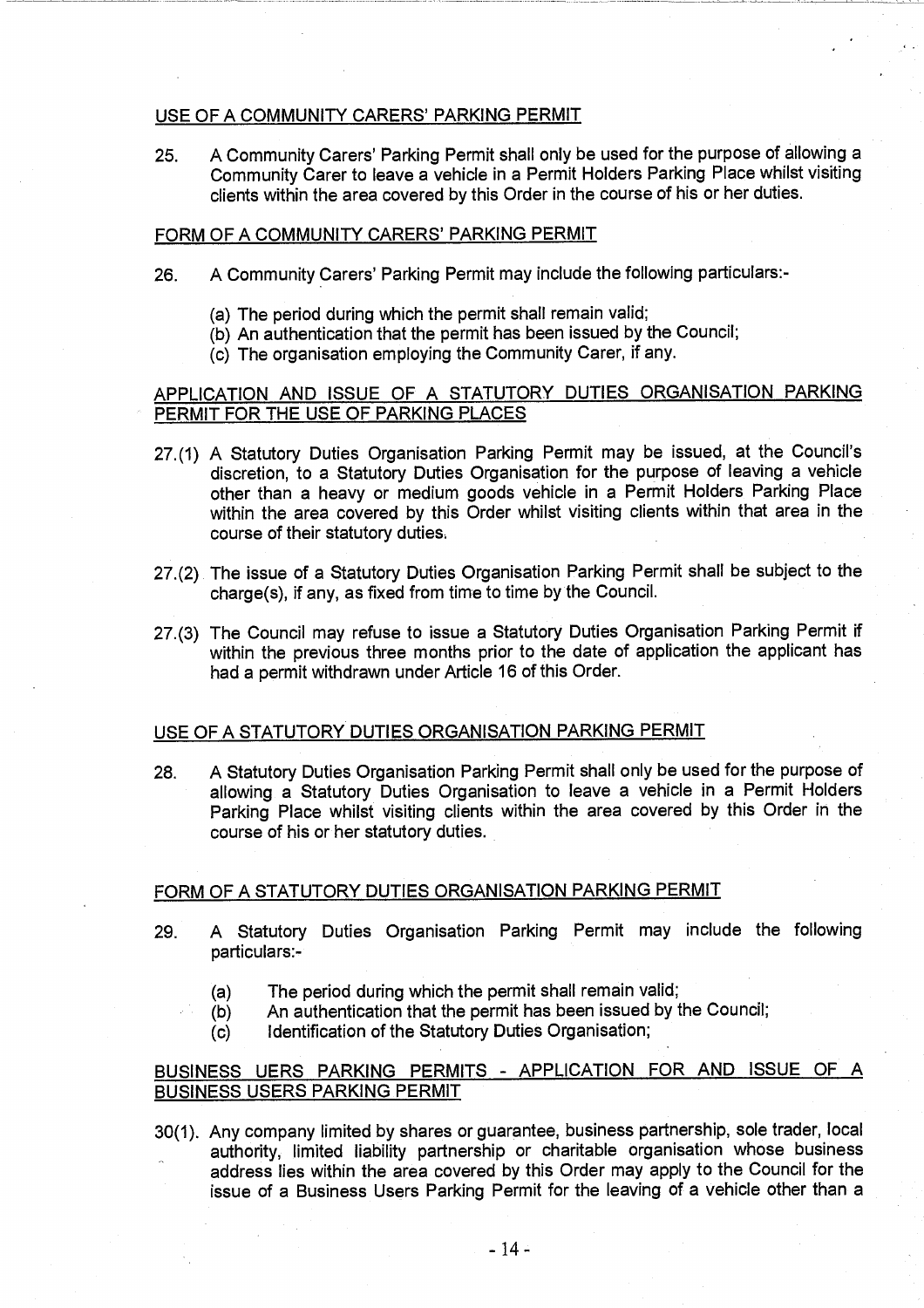heavy or medium goods vehicle in a permit holders parking place and any such application shall be made in a form issued and obtainable from the Council and shall include the information required by such a form.

- 30(2). The issue and number of business users parking permits issued to each business address shall be in accordance with the Council's Business Users Parking Permits policy. Additional business users parking permits may be issued at the Council's discretion.
- 30(3). The issue of a Business Users Parking Permit shall be subject to the charge as fixed from time to time by the Council.
- 30(4). The Council may refuse to issue a Business Users Parking Permit if within the previous three months prior to the date of application the business has had a permit Withdrawn under Article 16 of this Order.

#### USE OF BUSINESS USERS PARKING PERMIT

- 31(1). A Business Users Parking Permit shall only be used for purpose of allowing a business user to leave a vehicle in a permit holder's parking place whilst in the course of conducting business.
- 31(2). Each Business Users Parking Permit shall only be valid for for use in the sub-zone specifed in respect of the permit.

# FORM OF A BUSINESS USERS PARKING PERMIT

- 32. A Business Users Parking Permit may include the following particulars:-
	- (a) the period during which the permit shall remain valid;
	- (b) the sub-zone that the permit applies to;
	- (c) an authentication that the permit has been issued by the Council

#### **PART FOUR: REVOCATIONS**

#### **REVOCATIONS**

- 33. The Norwich City Council (University Area) (Waiting, Loading and Permit Parking) Traffic Regulation Order 2002. is revoked
- 34. All references to North Park Avenue and Fairfax Road are revoked from The City of Norwich (Southern Area) (Prohibition and Restriction of Waiting) (Consolidation) Order 1982, as amended.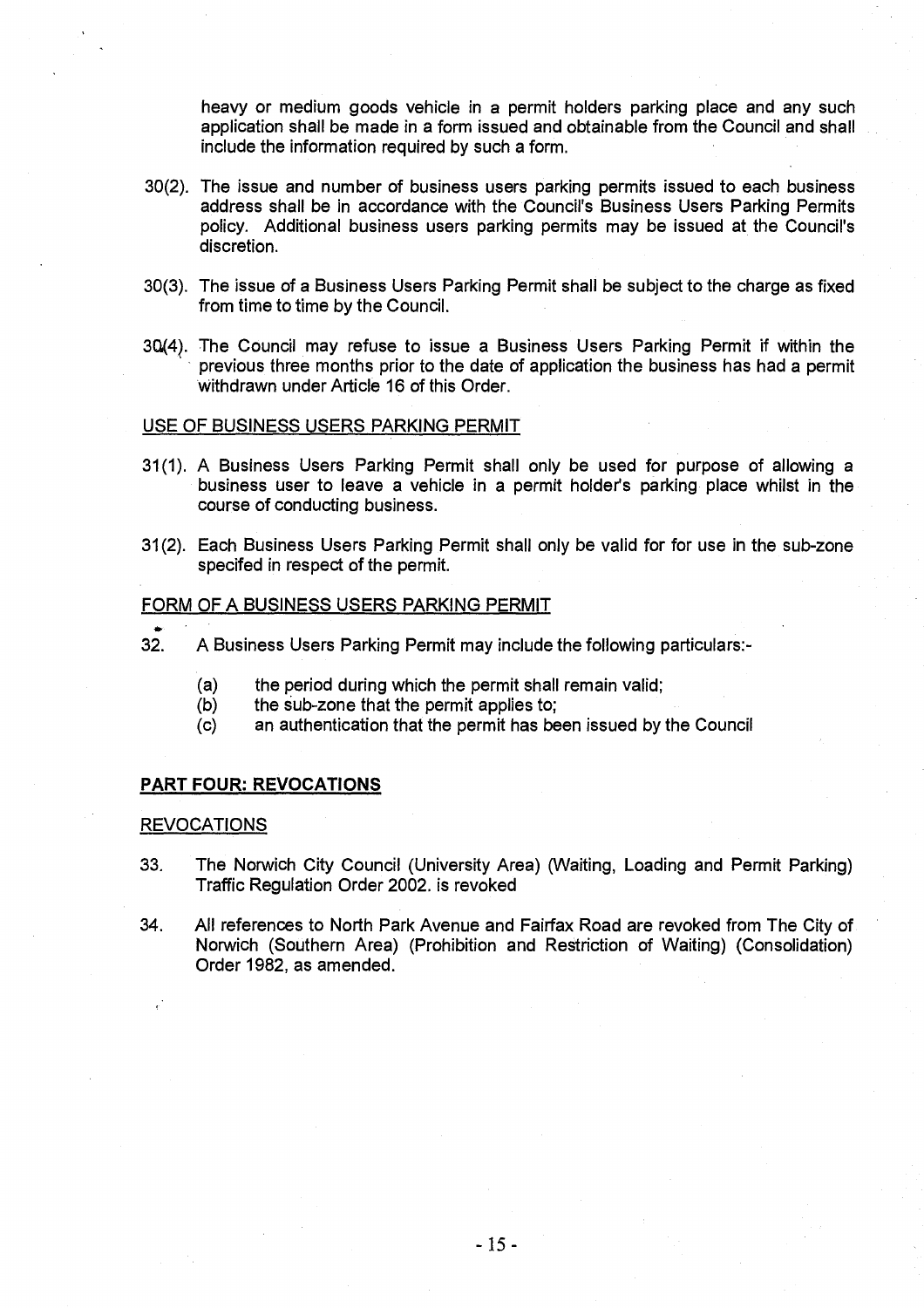# **LIST OF SCHEDULES**

- 1 Roads and Properties contained within the Controlled Parking Zone
- 2 No Waiting At Any Time
- 4 Permit Parking Places At Any Time
- 15 No Loading or Unloading At Any Time
- 55 No Waiting Monday to Saturday 8am-6.30pm
- 57 No Stopping On School Entrance Markings At Any Time
- 64 No Waiting Monday to Friday 8am-6.30pm any such day not being Christmas Day, Good Friday or a Bank Holiday
- 74 Permit Holders Only Monday to Friday 10am-4pm any such day not being Christmas Day, Good Friday or a Bank Holiday
- 75 Limited Waiting Parking Place, 2 hours Duration, No Return Within 4 Hours Monday to Friday 10am-4pm any such day not being Christmas Day, Good Friday or a Bank Holiday
- 76 Limited Waiting Parking Place, 1 hour Duration, No Return within 2 hours Monday to Friday 10am-4pm any such day not being Christmas Day, Good Friday or a Bank Holiday
- 77 Limited Waiting Parking Place, 4 Hours Duration, No Return Within 4 Hours Mon-Fri 10am-4pm any such day not being Christmas Day, Good Friday or a Bank Holiday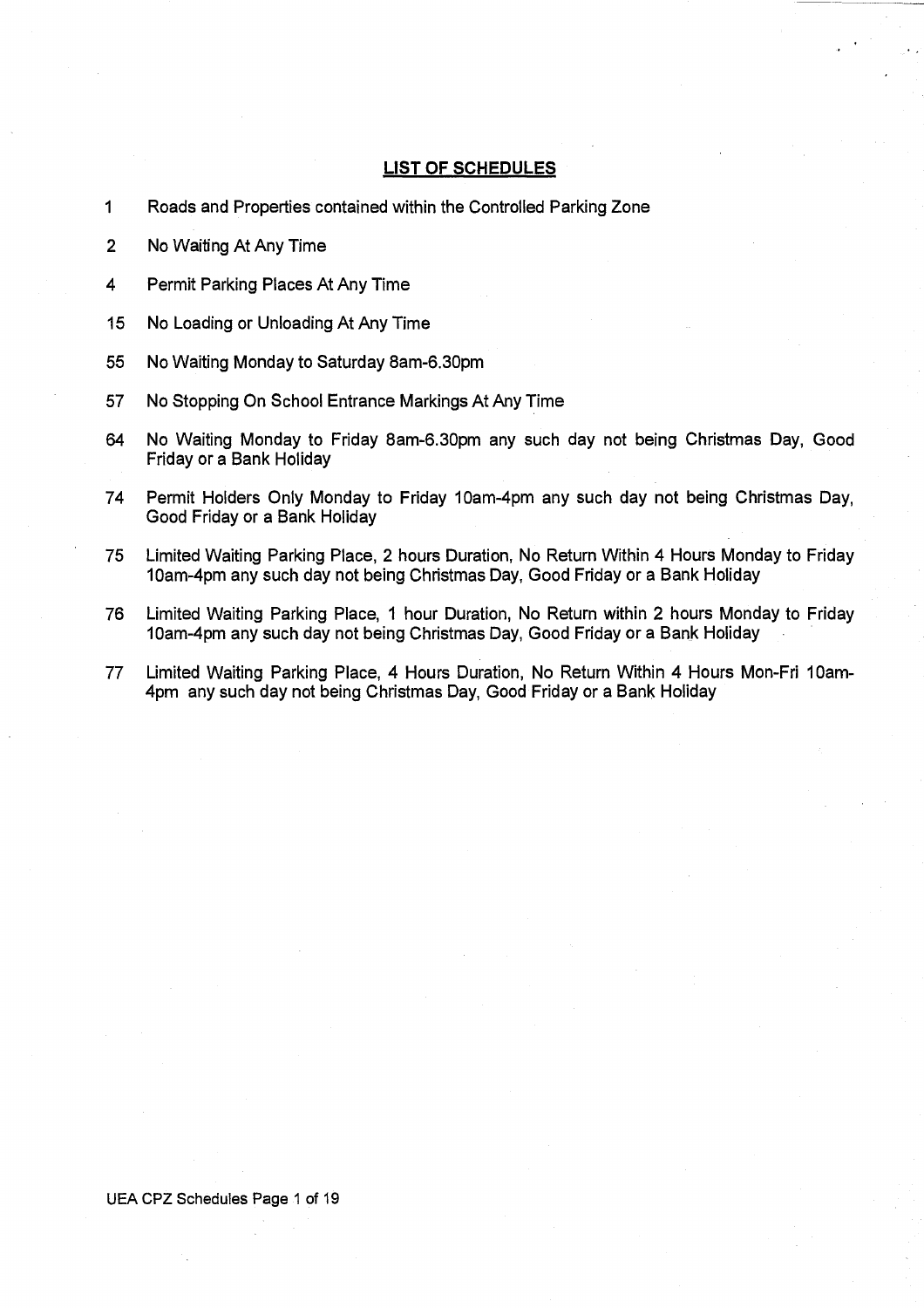# **Schedule 1 Roads and Properties contained within the Controlled Parking Zone**

| Roads or lengths of roads<br>within Controlled Parking Zone<br>(alphabetical in sub-zone)                                                                                              | Properties for the purposes of<br><b>issuing Parking Permits</b> | Sub-Zone  | <b>Prescribed</b><br><b>Hours</b>  |
|----------------------------------------------------------------------------------------------------------------------------------------------------------------------------------------|------------------------------------------------------------------|-----------|------------------------------------|
| Bluebell Road - From its junction<br>with Earlham Road to a point<br>25m south of the southern back<br>of highway line of North Park<br>Avenue                                         | Bluebell Road - No's 84 to 218<br>evens                          | <b>BB</b> | 10am to 4pm<br>Monday to<br>Friday |
| De Hague Road - From its<br>junction with North Park Avenue<br>to a point 10m north of the<br>northern back of highway line of<br>North Park Avenue                                    |                                                                  |           |                                    |
| Fairfax Road - From its junction<br>with North Park Avenue to a point<br>10m north of the northern back of<br>highway<br>line<br>of North Park<br>Avenue<br>Ivory Road - Entire length | Ivory Road - All                                                 |           |                                    |
| Jasmine Close - Entire length                                                                                                                                                          | Jasmine Close - All                                              |           |                                    |
| Lovelace Road - Entire length                                                                                                                                                          | Lovelace Road - All                                              |           |                                    |
| Morrello Close - Entire length                                                                                                                                                         | Morrello Close - All                                             |           |                                    |
| Northfields - From its junction<br>with Lovelace Road to a point<br>10m east of the eastern back of<br>highway line of Lovelace Road                                                   |                                                                  |           |                                    |
| North Park Avenue - Entire<br>length                                                                                                                                                   | North Park Avenue - All                                          |           |                                    |
| Penryn Close - Entire length                                                                                                                                                           | Penryn Close - All                                               |           |                                    |
|                                                                                                                                                                                        | Percival Close - All                                             |           |                                    |
|                                                                                                                                                                                        | Pippin Green - All                                               |           |                                    |
| Primula Drive - Entire length                                                                                                                                                          | Primula Drive - All                                              |           |                                    |
| Ruskin Road - Entire length                                                                                                                                                            | Ruskin Road - All                                                |           |                                    |
| <b>Russet Grove - Entire length</b>                                                                                                                                                    | <b>Russet Grove - All</b>                                        |           |                                    |
| Salter Avenue - Entire length                                                                                                                                                          | Salter Avenue - All                                              |           |                                    |
| The Avenues - Bluebell Road to<br>a point 10m west of the back of<br>highway line of George Borrow<br>Road                                                                             | The Avenues - No's 115 to 255<br>odds & No's 76 to 180 evens     |           |                                    |
| Wycliffe Road - Entire length                                                                                                                                                          | Wycliffe Road - All                                              |           |                                    |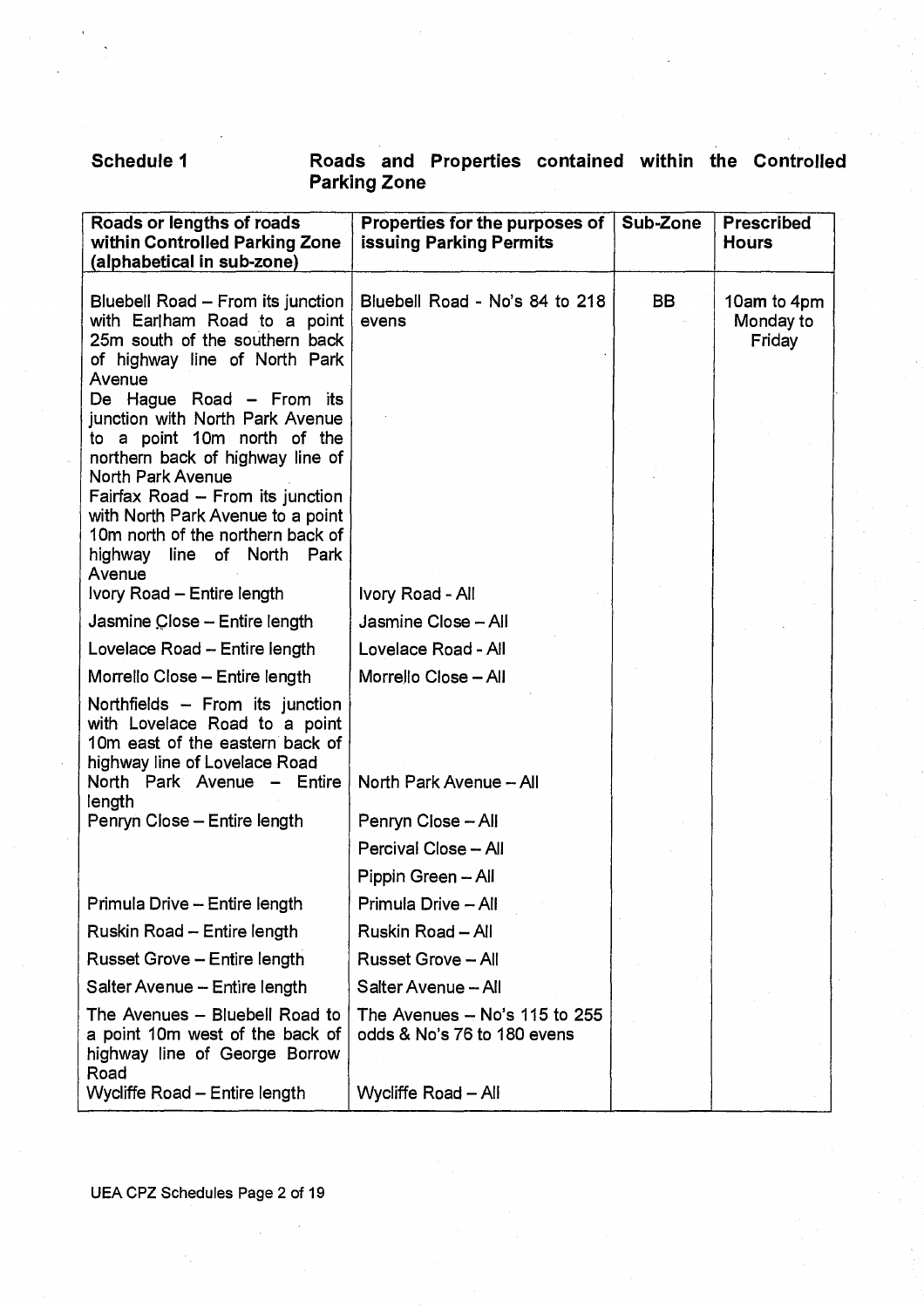| Roads or lengths of roads<br>within Controlled Parking Zone<br>(alphabetical in sub-zone)                                                                                | Properties for the purposes of<br>issuing Parking Permits | Sub-Zone | <b>Prescribed</b><br><b>Hours</b>  |
|--------------------------------------------------------------------------------------------------------------------------------------------------------------------------|-----------------------------------------------------------|----------|------------------------------------|
| Cunningham Road - From its<br>junction with Friends Road<br>to<br>appoint 10m east of the back of<br>highway line of Friends Road                                        | Cunningham Road - No's 71 &<br>78                         | WE.      | 10am to 4pm<br>Monday to<br>Friday |
|                                                                                                                                                                          | Earlham Road - No's 591 to<br>601 evens                   |          |                                    |
| Friends Road - From a point 10m<br>south of the southern back of                                                                                                         | Friends Road No's 27 to 99<br>odds & 26 to 112 evens      |          |                                    |
| highway line of Rockingham<br>Road to a point opposite the<br>boundary of No's 25 & 27 Friends<br>Road                                                                   |                                                           |          |                                    |
| Hanbury Close - Entire length                                                                                                                                            | Hanbury Close - All                                       |          |                                    |
| Scarnell Road - From its junction<br>with Friends Road to a point 10m<br>north of the northern back of<br>highway line of Friends Road<br>Shepherd Close - Entire length | Shepherd Close - All                                      |          |                                    |
| Trunman Close - Entire length                                                                                                                                            | Truman Close - All                                        |          |                                    |
| Road<br>Wakefield<br>$-$ From<br>its<br>junction with Friends Road to<br>appoint 10m east of the back of<br>highway line of Friends Road                                 | Wakefield Road - No's 36 & 37                             |          |                                    |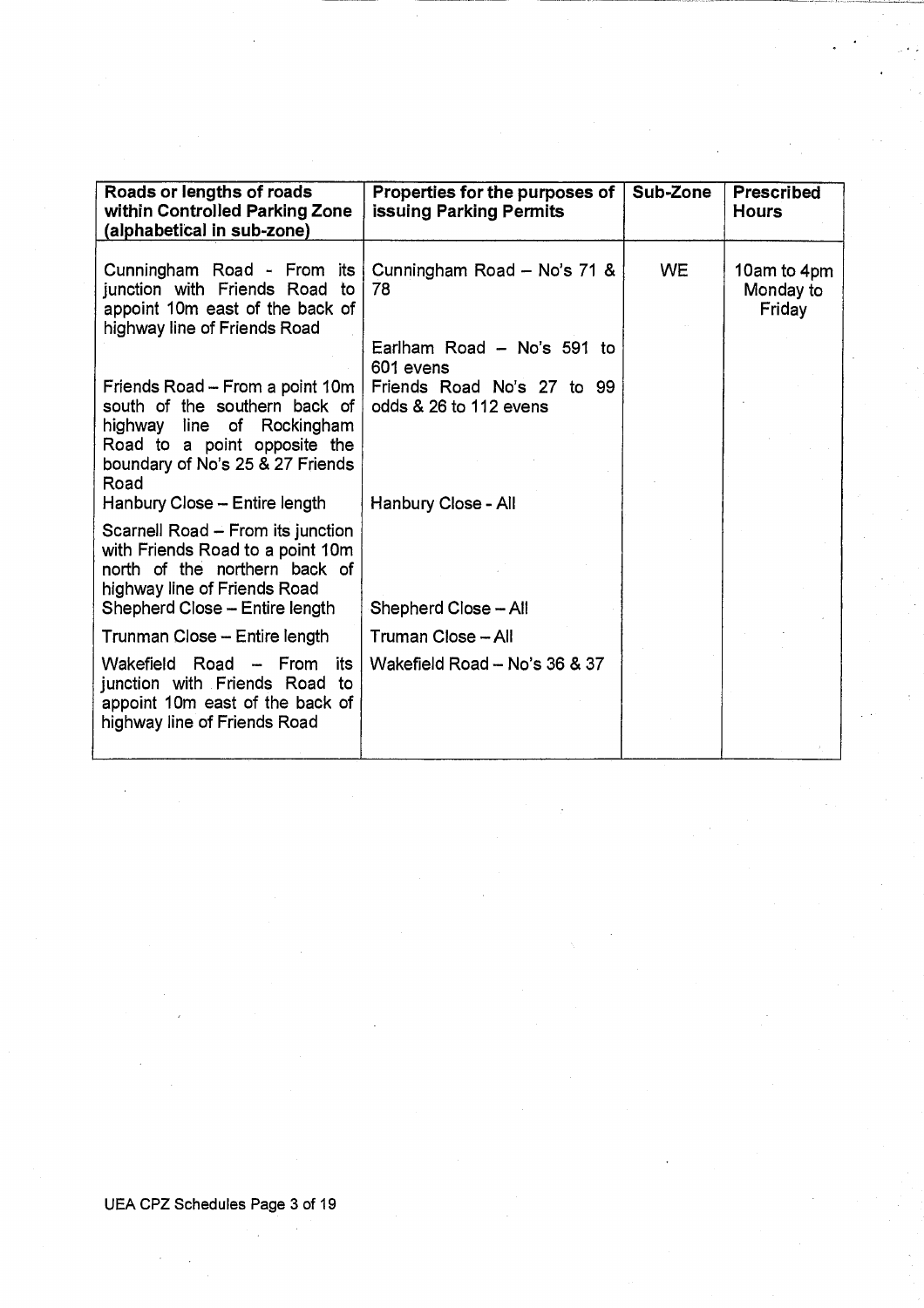# **Schedule No 2 No Waiting At Any Time**

# **Bluebell Road**

- (i) the east side from the boundary of Nos. 248/250 Bluebell Road to the boundary of Nos. 244/246 Bluebell Road
- (ii) the east side from the boundary of Nos. 220/222 Bluebell Road to the boundary of Nos. 216/218 Bluebell Road
- (iii) the east side from the southern boundary of No.84 Bluebell Road to a point 25 metres south of the southern back of highway line of North Park Avenue

# **Cunningham Road**

(I) both sides from its junction with Friends Road to the boundary of Nos. 76/78 Cunningham Road

# **De Hague Road**

(I) both sides from its junction with North Park Avenue to a point 10 metres north of the northern back of highway line of North Park Avenue

# **Fairfax Road**

(I) both sides from its junction with North Park Avenue to a point 10 metres north of the northern back of highway line of North Park Avenue

# **Friends Road**

- (i) both sides from the boundary of Nos. 25/27 Friends Road to a point 5 metres east of the boundary of Nos. 28/26 Friends Road
- (ii) the east side from the southern boundary of No. 106 Friends Road to a point 5 metres north of the boundary of Nos. 102/104 Friends Road
- (iii) the north & east side from a point opposite the boundary of Nos. 95/97 Friends Road to the boundary of Nos. 92/94 Friends Road
- (iv) the north side from a point 5 metres west of the boundary of Nos. 30/32 Friends Road to a point 7 metres east of the boundary of Nos. 34/36 Friends Road
- (v) the north side from a point 10 metres east of the eastern back of highway line of Scarnell Road to a point 10 metres west of the western back of highway line of Scarnell Road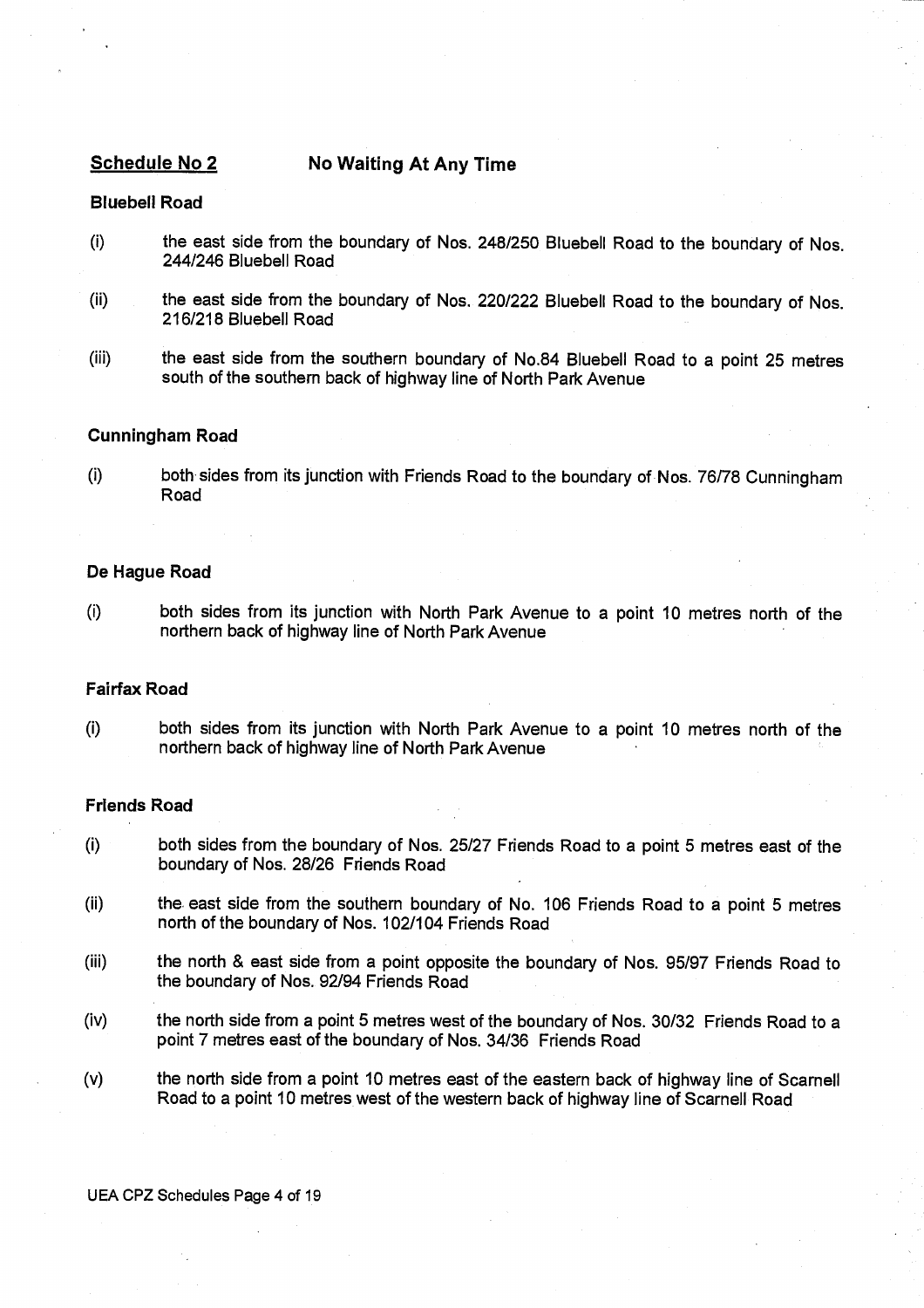- (vi) the north side from a point 10 metres east of the eastern back of highway line of Hanbury Close to a point 8 metres east of the boundary of Nos. 54/56 Friends Road
- (vii) the north side from a point 19 metres east of the eastern back of highway line of Truman Close to a point 10 metres west of the western back of highway line of Truman Close
- (viii) the south & west side from a point 10m south of the southern back of highway line of Rockingham Road to the boundary of Nos. 95/97 Friends Road
- (ix) the south side from a point 2 metres east of the western boundary of No. 47 Friends Road to a point 11 metres west of the western boundary of No. 47 Friends Road
- (x) the south side from a point 2 metres east of the western boundary of No. 55 Friends Road to a point 11 metres west of the western boundary of No. 55 Friends Road
- (xi) the south side from a point 2 metres east of the western boundary of No. 63 Friends Road to a point 11 metres west of the western boundary of No. 63 Friends Road
- (xii) the south side from a point 2 metres east of the western boundary of No. 71 Friends Road to a point 11 metres west of the western boundary of No. 71 Friends Road

# **Hanbury Close**

(i) both sides from its junction with Friends Road to a point 7 metres north of the northern back of highway line of Friends Road

# **Ivory Road**

- (I) the east side from its junction with Wycliffe Road to a point 10 metres north of the northern back of highway line of Wycliffe Road
- (ii) the north side from a point 20m east of the boundary of No 2 Ivory Road and No 10 Lovelace Road to its junction with Lovelace Road
- (iii) the north side from the boundary of Nos. 2 Ivory Road & 10 Lovelace Road for a distance of 5 metres in a westerly direction
- (iv) the north side from a point 10 metres east of the boundary of No 2 Ivory Road and 10 Lovelace Road for a distance of 5 metres in an easterly direction
- (v) the south side from a point opposite a point 5m west of the boundary of No. 10 Lovelace Road and No 2 Ivory Road to its junction with Lovelace Road
- (vi) the west side from the northern boundary of No. 64 Ivory Road to the southern boundary of No. 60 Ivory Road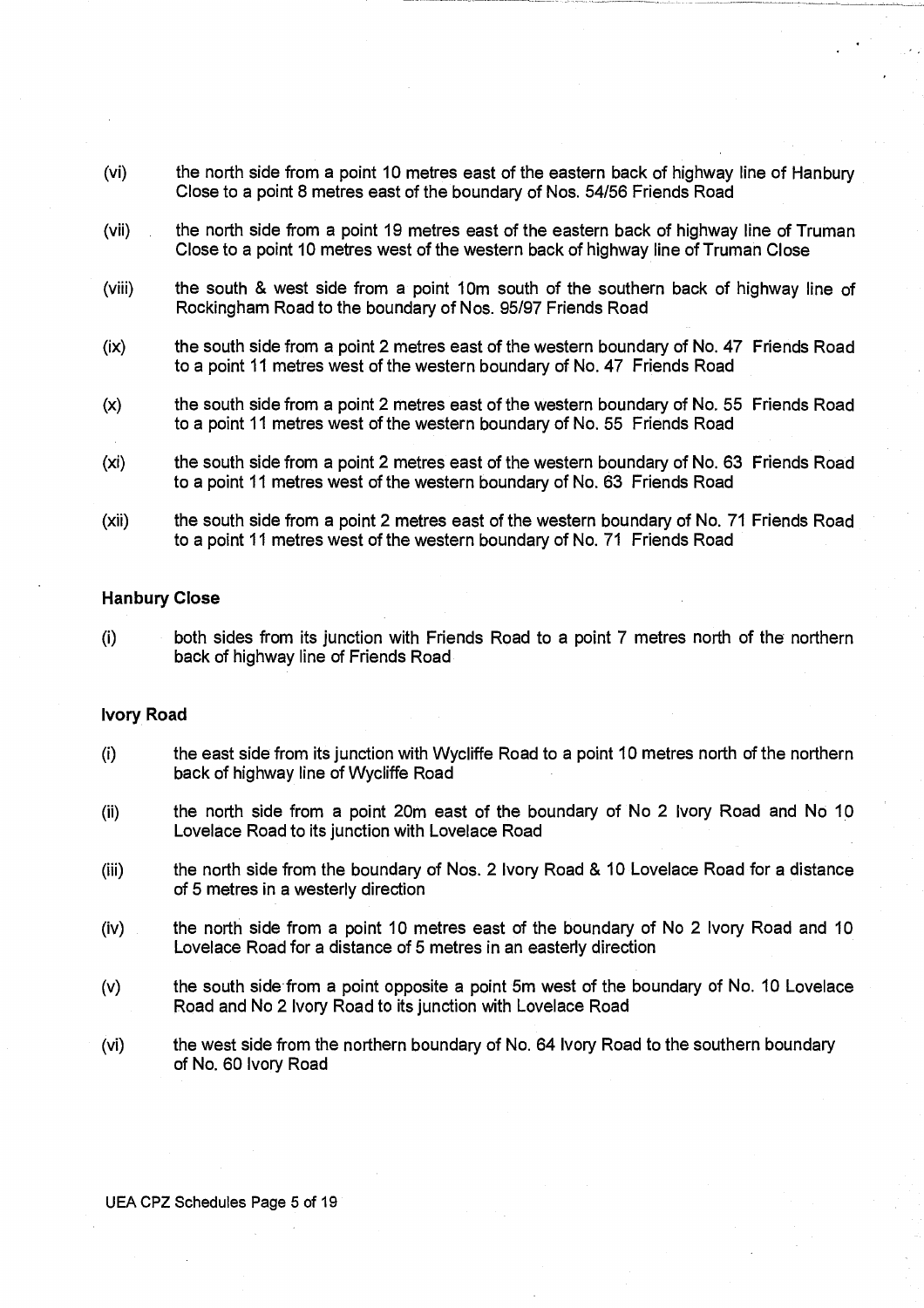## **Jasmine Close**

(i) both sides from its junction with Primula Drive to a point 10 metres west of the western kerb line of Primula Drive

# **Lovelace Road**

- (I) both sides from its junction with Ruskin Road to a point 10 metres north-east of the northeastern back of highway line of Ruskin Road
- (ii) both sides from its junction with The Avenues to a point 5 metres south of the southern back of highway line of The Avenues
- (iii) the east side from a point 10 metres north of the northern back of highway line of Northfields to a point 5 metres south of the northern boundary of No. 33 Lovelace Road
- (iv) the east side from a point 7 metres south of the boundary of Nos. 77/79 Lovelace Road to the northern boundary of No. 81 Lovelace Road
- (v) the south-east side from a point opposite the boundary of Nos. 38/40 Lovelace Road to the boundary of Nos. 89/91 Lovelace Road
- (vi) the west side from a point 10 metres south of the boundary of Nos. 6/8 Lovelace Road to the boundary of Nos. 12/14 Lovelace Road
- (vii) the west side from the boundary of Nos. 32/34 Lovelace Road to a point opposite the boundary of Nos. 89/91 Lovelace Road
- (viii) the west side from a point 10 metres north of the northern back of highway line of Wycliffe Road to a point 10 metres south of the southern back of highway line of Wycliffe Road

#### **Morello Close**

- (i) both sides from its junction with Salter Avenue to a point 10 metres south of the southern back of highway line of Salter Avenue
- (ii) the east side from a point 23 metres south of the southern back of highway line of Salter Avenue to a point 35 metres south of the southern back of highway line of Salter Avenue
- (iii) the north side from a point opposite the boundary of Nos. 48/50 Morello Close up to and including its eastern cul-de-sac end

#### **North Park Avenue**

(i) the north side from its junction with Bluebell Road to a point 5 metres east of the western boundary of Nos.260 & 262 North Park Avenue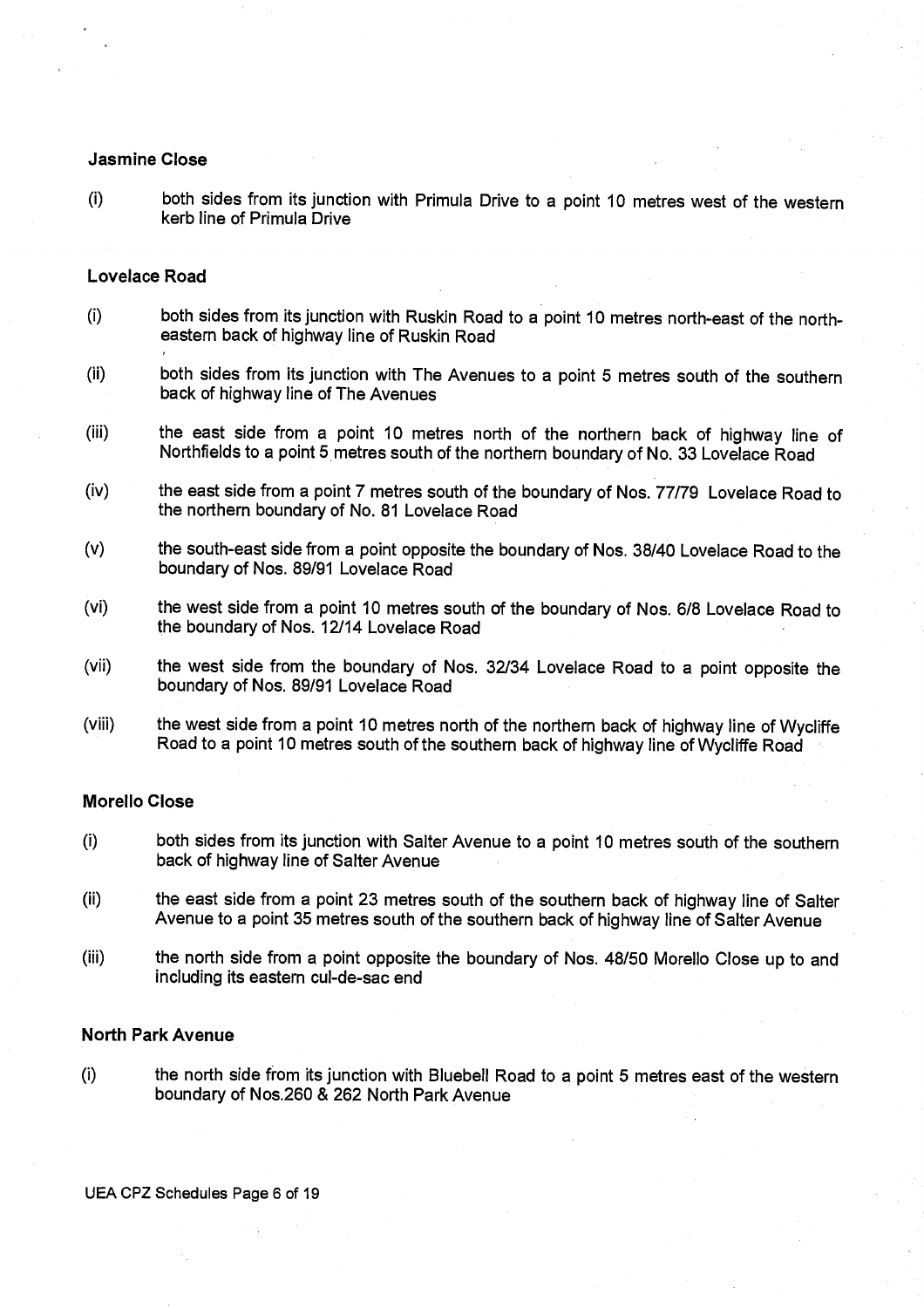- (ii) the north side from a point 2 metres west of the boundary of Nos. 24 & 34/26 & 36 Percival Close to a point 2 metres west of the boundary of Nos. 110/112 North Park Avenue
- (iii) the north side from the western building line of Nos. 232 & 234 North Park Avenue for a distance of 3 metres in an easterly direction
- (iv) the north side from a point 28 metres north-east of the western building line of Nos. 232 & 234 North Park Avenue for a distance of 3 metres in a north-easterly direction
- (v) the north side from a point 5 metres east of the boundary of Nos. 94/96 North Park Avenue to the boundary of Nos. 33/35 De Hague Road & 84 North Park Avenue.
- (vi) the north side from the boundary of Nos. 22/24 North Park Avenue to a point 12 metres west of the boundary of Nos. 18/20 North Park Avenue
- (vii) the north side from its junction with Colman Road to a point 2 metres south-west of the northern boundary of Nos. 2/4
- (viii) the north-east side from a point 10 metres south-west of the south-western back of highway line of Ruskin Road to a point 10 metres north-east of the north-eastern back of highway line of Ruskin Road
- (ix) the north-west side from the boundary of Nos. 168 & 170/172 & 174 North Park Avenue to a point 2 metres north-east of the boundary of Nos. 164 & 166/168 & 170 North Park Avenue
- (x) the south side from its junction with Bluebell Road to a point opposite and 2 metres west of the boundary of Nos. 110/112 North Park Avenue
- (xi) the south side from a point opposite and 15.5 metres east of the boundary of Nos. 94/96 North Park Avenue to a point 8 metres east of the boundary of Nos. 22/24 North Park Avenue
- (xii) the south side from its junction with Colman Road to the boundary of Nos. 1/3 North Park Avenue
- (xiii) the south side from a point 9.5 metres west of the boundary of Nos. 94/96 North Park Avenue for a distance of 5 metres in an easterly direction

# **Northfields**

(i) both sides from its junction with Lovelace Road to a point 10 metres east of the eastern back of highway line of Lovelace Road

# **Penryn Close**

(i) both sides from its junction with Salter Avenue to a point 10 metres south of the southern back of highway line of Salter Avenue

UEA CPZ Schedules Page 7 of 19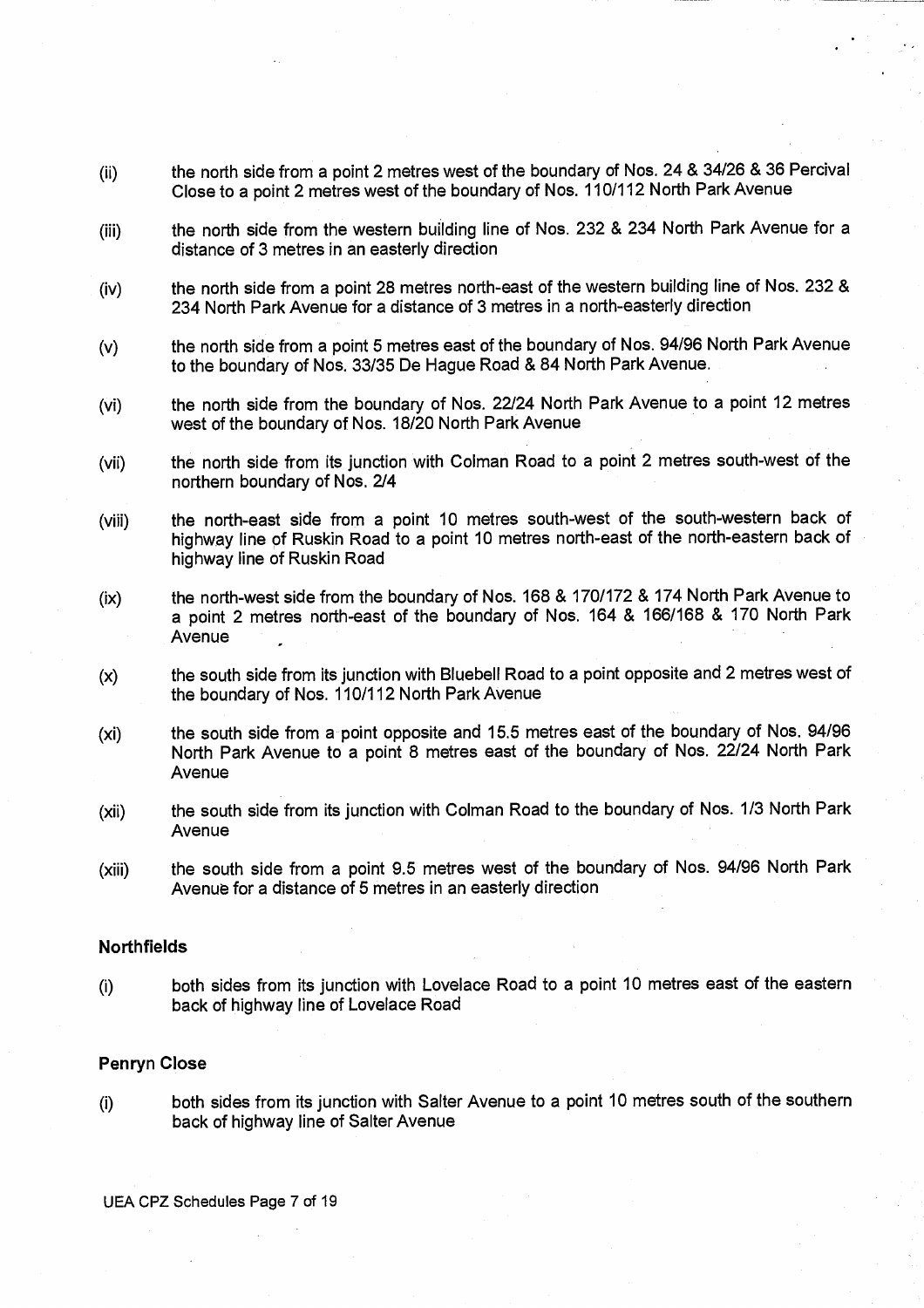# Primula Drive

- (I) both sides from its junction with Salter Avenue to a point 10 metres north of the northern kerb line of Salter Avenue
- (ii) the west side from a point 10 metres south of the southern back of highway line of Jasmine Close to a point 10 metres north of the northern back of highway line of Jasmine Close

## **Ruskin Road**

- (i) both sides from a point 10 metres south-east of the south-eastern back of highway line of Wycliffe Road to a point 10 metres north-west of the north-western back of highway line of Wycliffe Road
- (ii) both sides from a point 10 metres north-west of the north-western back of highway line of North Park Avenue to its junction with North Park Avenue
- (iii) the east side from the boundary of Nos. 34/36 Ruskin Road to its northern junction with Wycliffe Road
- (iv) the west side from a point 10 metres south of the southern back of highway line of Wycliffe Road at its northern junction to its northern junction with Wycliffe Road

#### **Russet Grove**

- (I) the north-east side from its junction with Salter Avenue to a point 25 metres north-west of the western kerb line of Salter Avenue
- (ii) the south-west side from its junction with Salter Avenue to a point 10 metres north-west of the western kerb line of Salter Avenue

# **Salter Avenue**

- (i) the north side from the rear, southern boundary of Nos. 500/502 Earlham Road to a point 4 metres north of its southern cul-de-sac end
- (ii) the north side from a point 18 metres west of the western building line of Nos. 76-78 Russet Grove to a point 10 metres east of the rear, eastern boundary of No. 36 Primula **Drive**
- (iii) the north side from a point 10 metres east of the eastern kerb line of Primula Drive to a point 11 metres west of the western kerb line of Primula Drive
- (iv) the north side from its junction with Bluebell Road to a point 20 metres east of the eastern back of highway line of Bluebell Road

UEA CPZ Schedules Page 8 of 19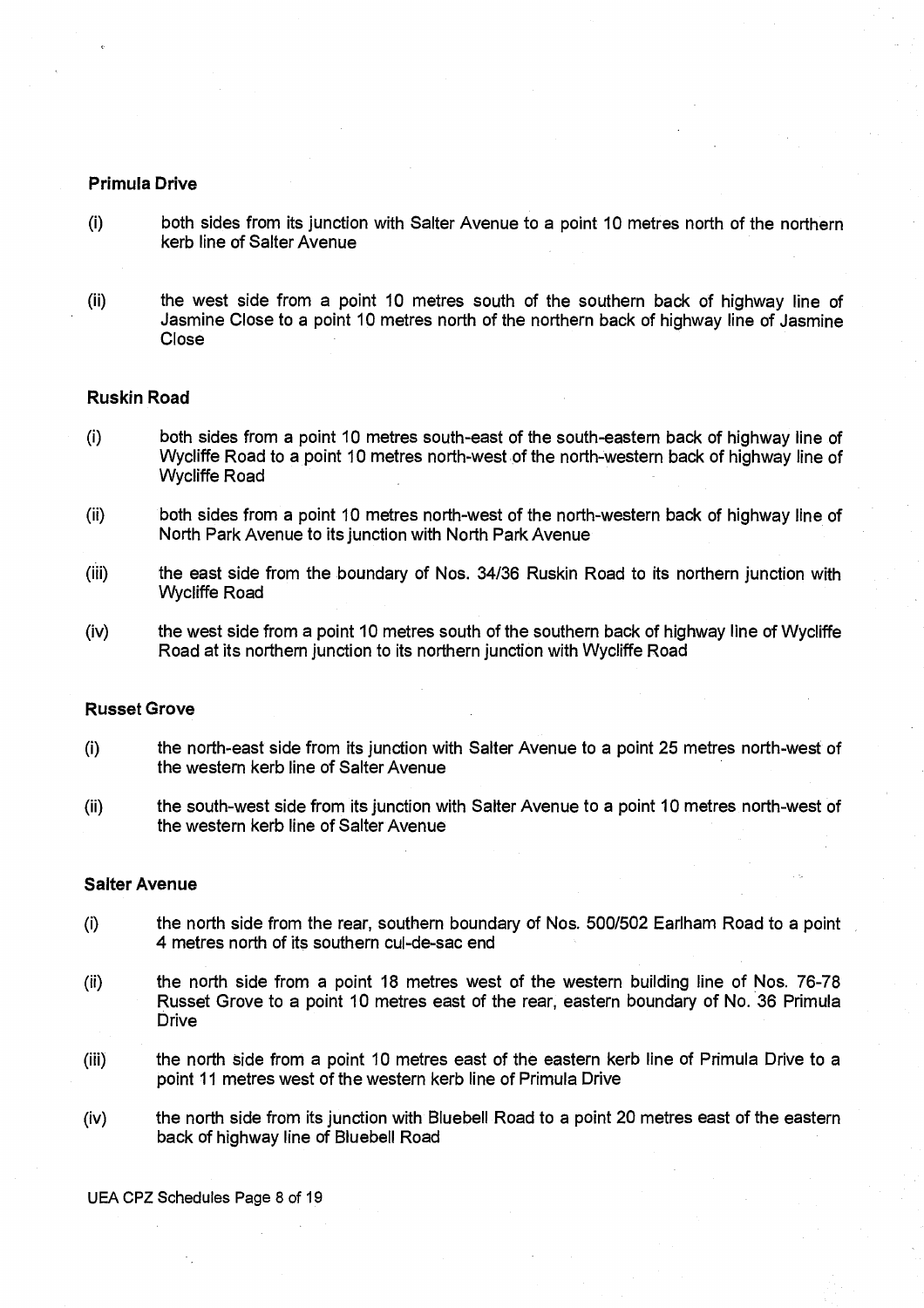- (v) the north-east side from a point 6 metres south-east of the eastern building line of Nos. 44/46 Russet Grove to a point 7 metres north-west of the eastern building line of Nos. 44/46 Russet Grove
- (vi) the south side from a point 10 metres west of the western back of highway line of Morello Close to a point 10 metres east of the eastern back of highway line of Morello Close
- (vii) the south side from its junction with Bluebell Road to a point 10 metres east of the eastern back of highway line of Bluebell Road
- (viii) the south side from a point 10 metres west of the western back of highway line of Penryn Close to a point 10 metres east of the eastern back of highway line of Penryn Close
- (ix) the south-east side from a point 9 metres east of the eastern building line of Nos. 1-5 Pippin Green to a point 2 metres north of the southern building line of Nos. 76-78 Russet Grove
- (x) the west side from a point 25 metres north of the northern building line of Nos. 66-70 Russet Grove to the northern building line of Nos. 66-70 Russet Grove

#### **Scarnell Road**

(i) both sides from its junction with Friends Road to a point 10 metres north of the northern back of highway line of Friends Road

# **Shepherd Close**

(i) both sides from its junction with Friends Road to a point 10 metres north of the northern back of highway line of Friends Road

#### **The Avenues**

- (i) both sides from its junction with Bluebell Road to the boundary of Nos. 174/176 The Avenues
- (ii) the south side from a point 15 metres west of the western back of highway line of Lovelace Road to a point 15 metres east of the eastern back of highway line of Lovelace Road
- (iii) the south side from a point 19 metres east of the eastern boundary of No.102 The Avenues to a point 16 metres west of the western boundary of No.100 The Avenues

#### **Truman Close**

(i) both sides from its junction with Friends Road to a point 7 metres north of the northern back of highway line of Friends Road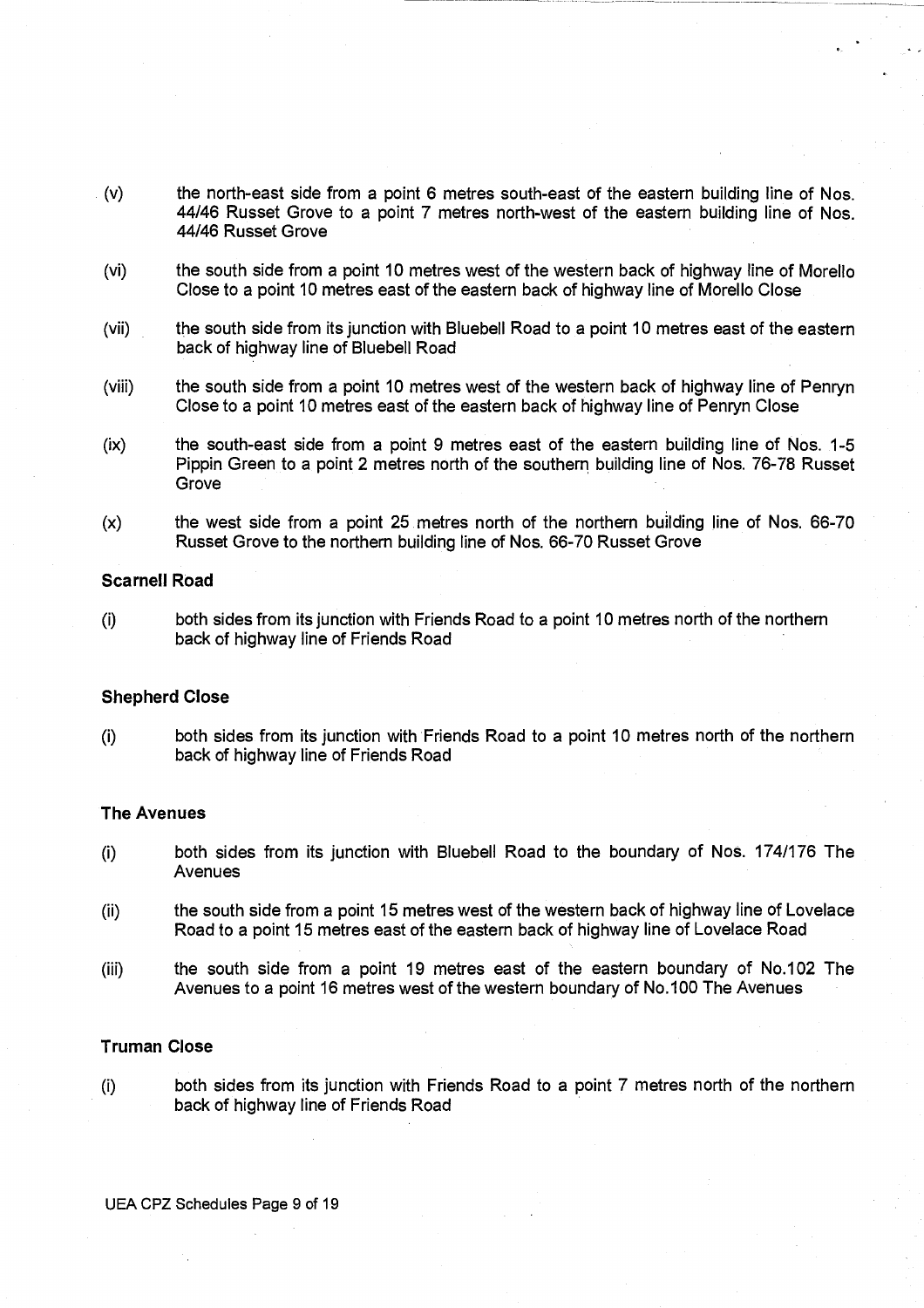# **Wakefield Road**

(i) both sides from its junction with Friends Road to a point 10 metres east of the eastern back of highway line of Friends Road

# **Wycliffe Road**

- (I) both sides from its southern junction with Ruskin Road to a point 10 metres south-west of the south-western back of highway line of Ruskin Road
- (ii) both sides from a point 10 metres west of the western back of highway line of Lovelace Road to its junction with Lovelace Road
- (iii) the north side from its junction with Ivory Road to a point 10 metres east of the eastern back of highway line of Ivory Road
- (iv) the south & east side from a point 10 metres south-west of the boundary line of Nos. 52/54 Wycliffe Road to the boundary line of Nos. 54/56 Wycliffe Road
- (v) the south side from a point 10 metres west of the western back of highway line of Ruskin Road at its northern junction to a point 10 metres east of the eastern back of highway line of Ruskin Road at its northern junction
- (vi) the south-west side from a point 10 metres south-east of the south-eastern back of highway line of Wycliffe Road Southern Spur to a point 10 metres north-west of the northwestern back of highway line of Wycliffe Road Southern Spur

# **Wycliffe Road Southern Spur**

(i) both sides from its junction with Wycliffe Road to a point 10 metres south-west of the south-western back of highway line of Wycliffe Road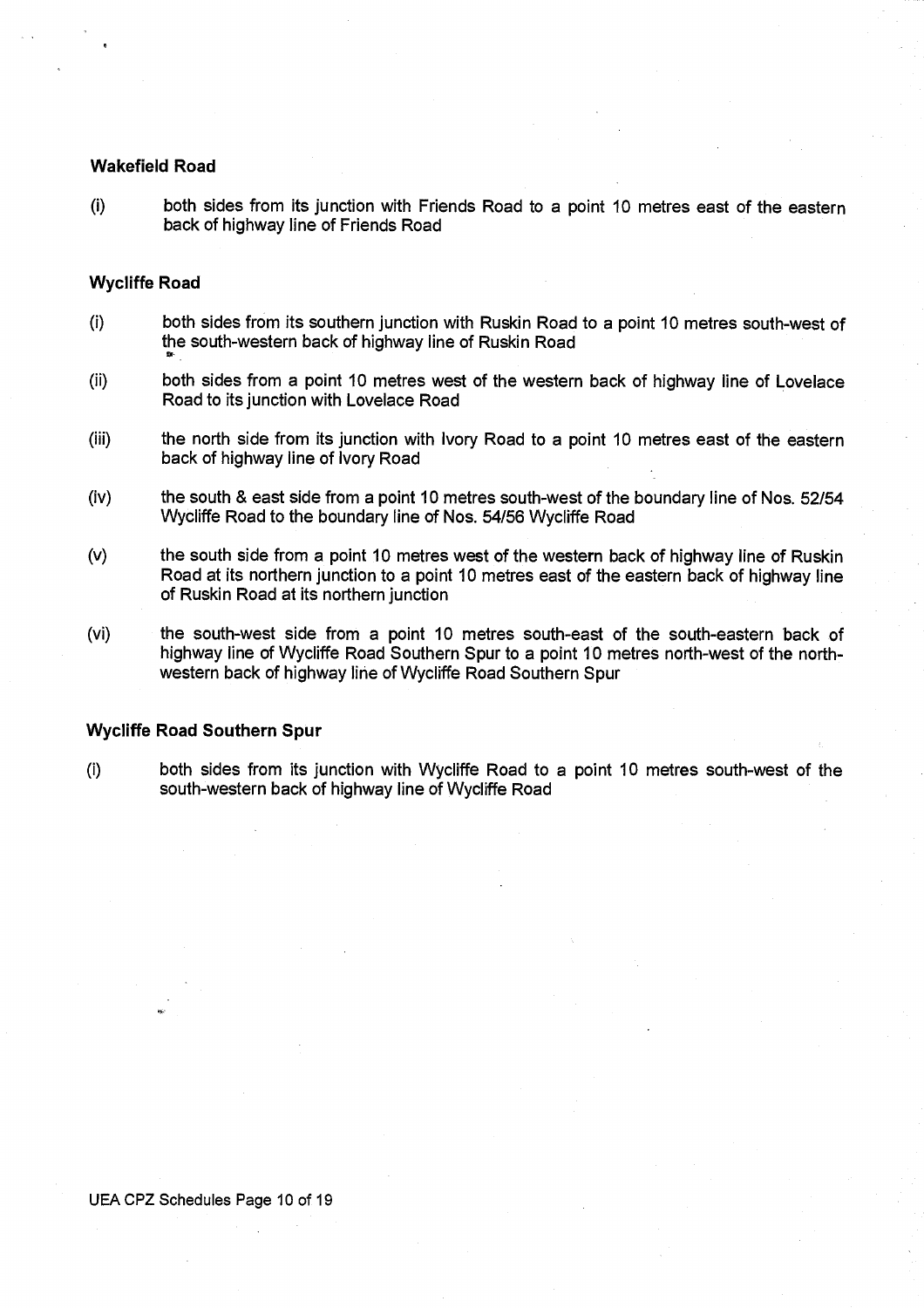# **Schedule No 4** Permit Parking Places At Any Time

# **Bluebell Road**

- $(i)$ the east side in the lay-by outside Nos.154-164 Bluebell Road.
- (ii) the east side in the lay-by outside Nos.138-146 Bluebell Road.
- (iii) the east side in the lay-by outside Nos.88-96 Bluebell Road.
- (iv) the east side in the lay-by outside Nos.174-192 Bluebell Road.
- (v) the west side in the lay-by opposite Nos.138-146 Bluebell Road.

#### **North Park Avenue**

- (i) the north side from a point 2 metres west of the boundary of Nos. 110/112 North Park Avenue to a point 5 metres east of the boundary of Nos. 94/96 North Park Avenue
- (ii) the north side from a point 31 metres north-east of the western building line of Nos. 232 & 234 North Park Avenue to a point 10 metres south-west of the south-western back of highway line of Ruskin Road
- (iii) the north side from the western boundary of No. 84 North Park Avenue to the boundary of Nos. 22/24 North Park Avenue
- (iv) the north side from a point 2m southwest of the northern boundary of No's 2 & 4 North Park Avenue to a point 12 metres west of the boundary of Nos. 18/20 North Park Avenue
- (v) the north-west side from a point 5 metres east of the western boundary of Nos.260 & 262 North Park Avenue to a point 3 metres east of the western building line of Nos. 232 & 234 North Park Avenue
- (vi) the north-west side from a point 10 metres north-east of the north-eastern back of highway line of Ruskin Road to the boundary of Nos. 168 & 170/172 & 174 North Park Avenue
- (vii) the north-west side from a point 2 metres north-east of the boundary of Nos. 164 & 166/168 & 170 North Park Avenue to a point 2 metres west of the boundary of Nos. 24 & 34/26 & 36 Pecival Close
- (viii) the south side from a point 2 metres west of the boundary of Nos. 110/112 North Park Avenue to a point 9.5 metres west of the boundary of Nos. 94/96 North Park Avenue

# **The Avenues**

(i) the north side from the boundary of Nos. 174/176 The Avenues to a point 10 metres west of the western back of highway line of George Borrow Road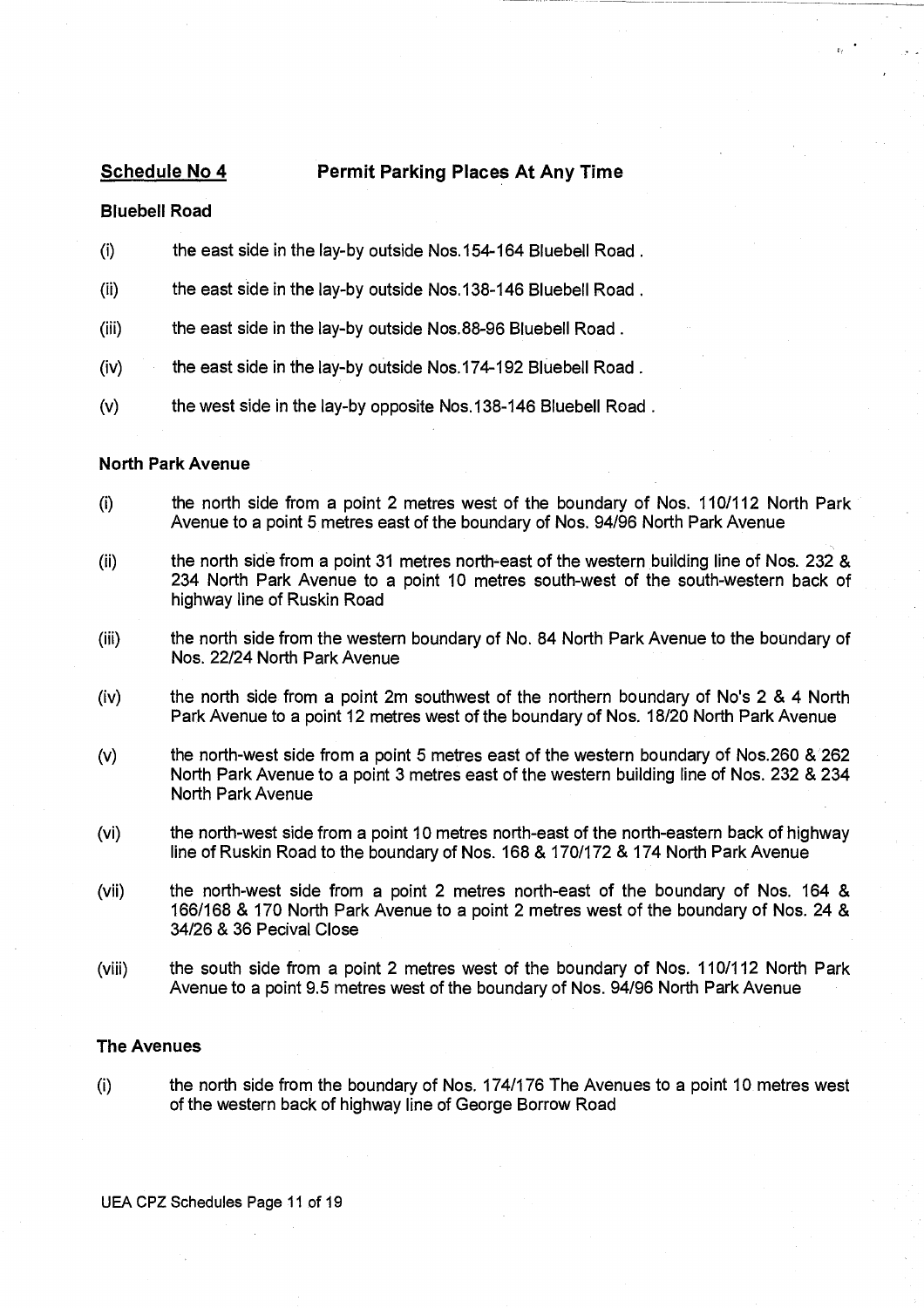- (ii) the south side from the boundary of Nos. 174/176 The Avenues to a point 15 metres west of the western back of highway line of Lovelace Road
- (iii) the south side from a point 16 metres west of the western boundary of No.100 The Avenues to a point 10 metres west of the western back of highway line of George Borrow Road
- (iv) the south side from a point 15 metres east of the eastern back of highway line of Lovelace Road to a point 19 metres east of the eastern boundary of No.102 The Avenues

# **Schedule No 15 No Loading or Unloading At Any Time**

#### **Lovelace Road**

(I) the east side from a point 7 metres south of the boundary of Nos. 77/79 Lovelace Road to the northern boundary of No. 81 Lovelace Road

# **Schedule No 55 No Waiting Mon-Sat 8am-6.30pm**

#### **North Park Avenue**

(i) the south-east side from a point 18 metres south-west of the centre line of North Park Drive to a point 100 metres south-west of that point

# **Schedule No 57 No Stopping On School Entrance Markings At Any Time**

#### **Ivory Road**

 $(i)$ the east side from a point opposite and 0.7 metres south of the southern boundary of Nos. 58 & 60 Ivory Road to a point opposite and 11 metres south of the boundary of Nos. 38 & 40/42 & 44 Ivory Road

# **Lovelace Road**

St

- 
- (i) the west side from a point opposite and 36 metres north of the boundary of Nos. 33/35 Lovelace Road to a point opposite and 1.5 metres south of the boundary of Nos. 33/35 Lovelace Road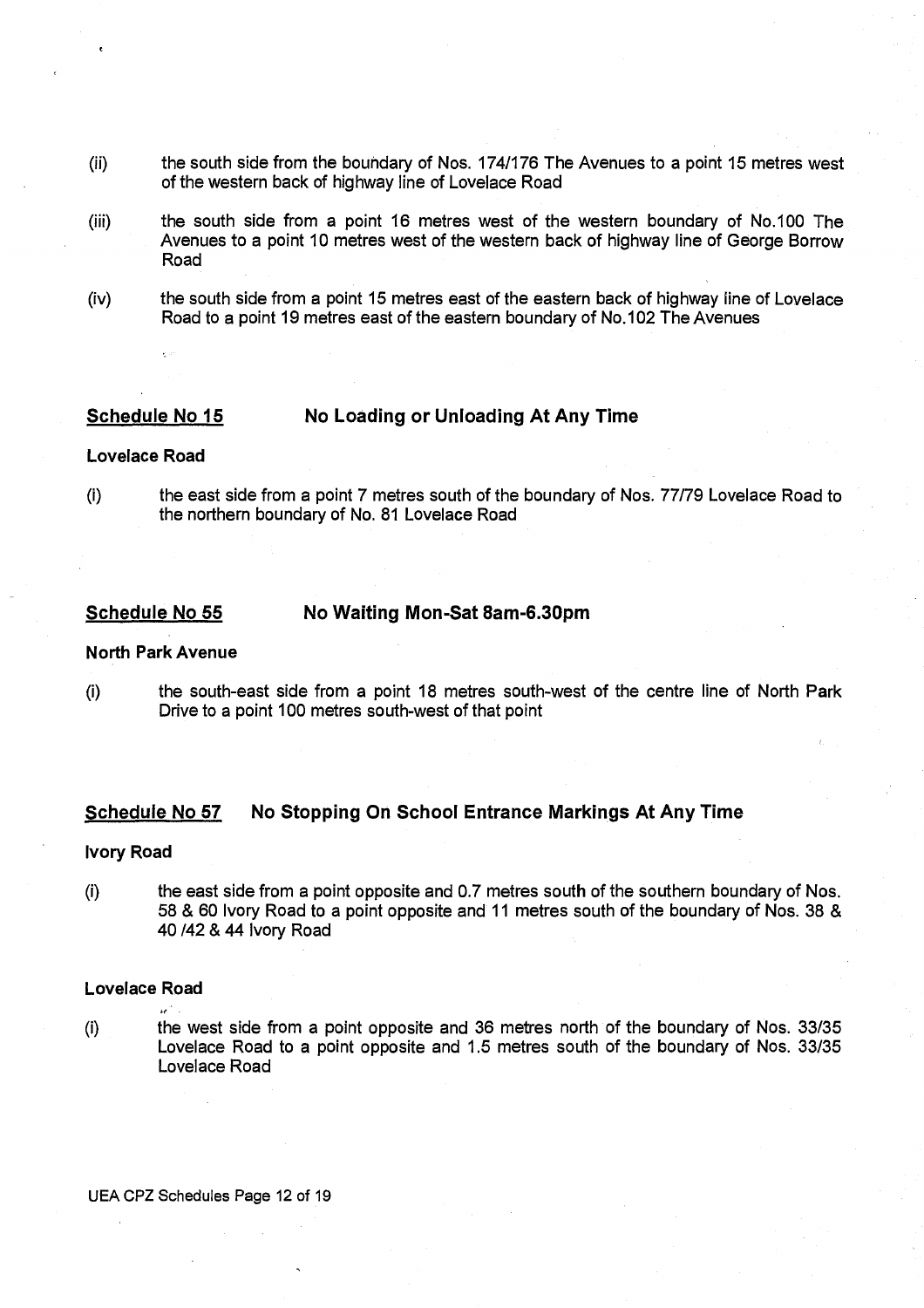# **Schedule No 64 No Waiting Monday to Friday 8am-6.30pm any such day not being Christmas Day, Good Friday or a Bank Holiday**

#### **Bluebell Road**

- (I) the east side from the boundary of Nos. 216/218 Bluebell Road the northern end of the lay-by outside Nos.174/192 Bluebell Road
- (ii) the east side from the southern end of the lay-by outside Nos.174-192 Bluebell Road to the northern end of the lay-by outside Nos.154-164 Bluebell Road
- (iii) the east side from the southern end of the lay-by outside Nos.154-164 Bluebell Road to the northern end of the lay-by outside Nos.138-146 Bluebell Road
- (iv) the east side from the southern end of the lay-by outside Nos.138-146 Bluebell Road to the northern end of the lay-by outside Nos.88-96 Bluebell Road
- (v) the east side from the southern end of the lay-by outside Nos.88-96 Bluebell Road to the southern boundary of No.84 Bluebell Road
- (vi) the east side from its junction with Earlham Road to the boundary of Nos. 248/250 Bluebell Road
- (vii) the east side from the boundary of Nos. 244/246 Bluebell Road to the boundary of Nos. 220/222 Bluebell Road
- (viii) the west side from the southern end of the lay-by opposite Nos.138-146 Bluebell Road to a point 25 metres south of the southern back of highway line of North Park Avenue
- (ix) the west side from its junction with Earlham Road to the northern end of the lay-by opposite Nos.138-146 Bluebell Road

# **Ivory Road**

(I) the east side from a point opposite and 11 metres south of the boundary of Nos. 38 & 40 /42 & **44** Ivory Road to the southern boundary of No. 23 Ivory Road

# **Lovelace Road**

(I) the west side from the boundary of Nos. 12/14 Lovelace Road to a point opposite and 36 metres north of the boundary of Nos. 33/35 Lovelace Road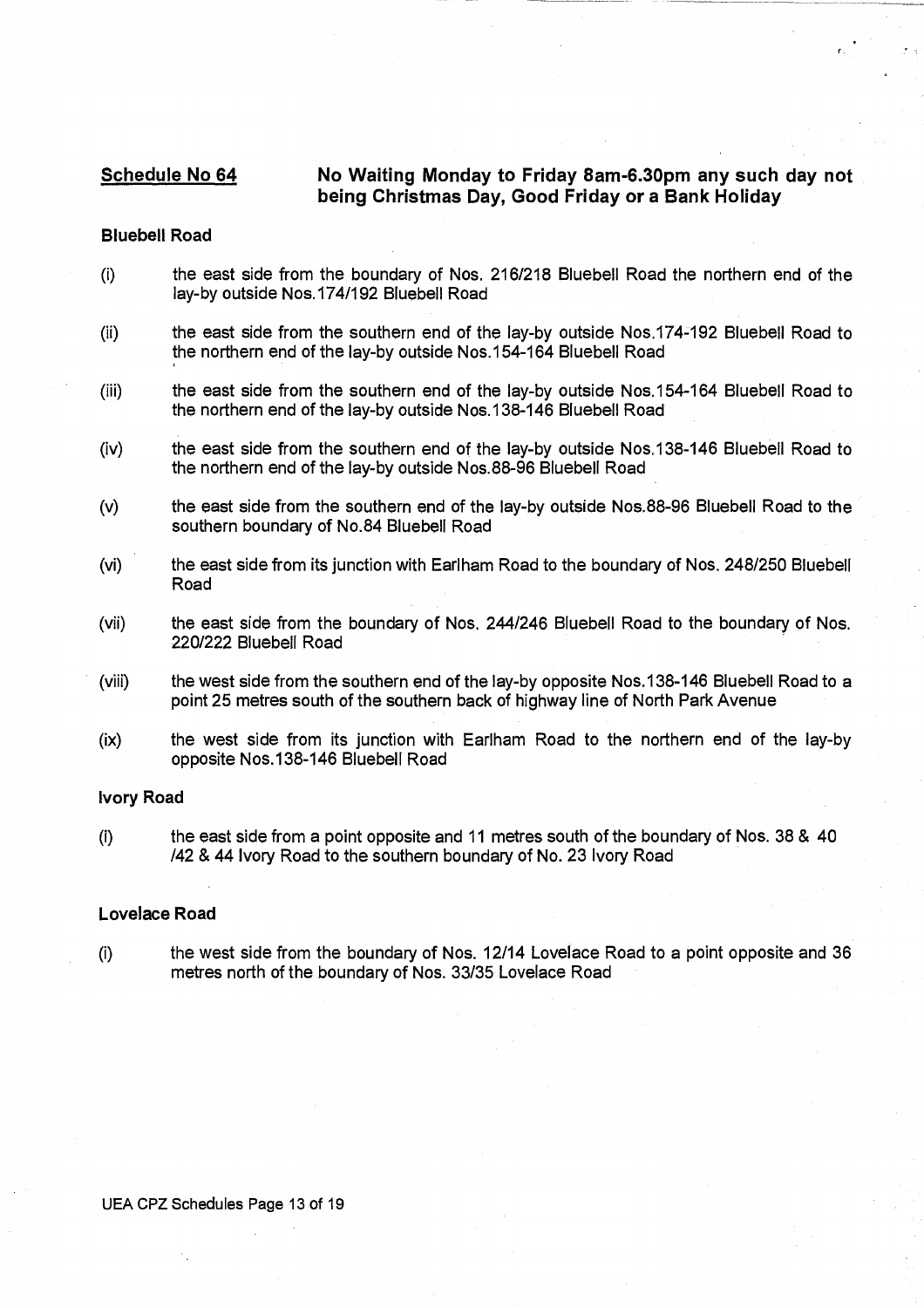# **Schedule No 74 Permit Holders Only Monday to Friday 10am-4pm any such day not being Christmas Day, Good Friday or a Bank Holiday**

#### **Friends Road**

- (i) the east side from the boundary of Nos. 92/94 Friends Road to a point 5m north of the boundary of Nos 102/104 Friends Road
- (ii) the east side from the southern boundary of No. 106 Friends Road to a point 10 metres south of the southern back of highway line of Rockingham Road
- (iii) the north & east side from a point 10 metres west of the western back of highway line of Truman Close to a point opposite the boundary of Nos. 95/97 Friends Road
- (iv) the north side from a point 5 metres east of the boundary of Nos. 28/26 Friends Road to a point 5 metres west of the boundary of Nos. 30/32 Friends Road
- (v) the north side from a point 7 metres east of the boundary of Nos. 34/36 Friends Road to a point 10 metres east of the eastern back of highway line of Scarnell Road
- (vi) the north side from a point 10 metres east of the eastern back of highway line of Scarnell Road to a point 10 metres east of the eastern back of highway line of Hanbury Close
- (vii) the north side from a point 8 metres east of the boundary of Nos. 54/56 Friends Road to a point 19 metres east of the eastern back of highway line of Truman Close
- (viii) the south & west side from a point 11 metres west of the western boundary of No. 71 Friends Road to the boundary of Nos. 95/97 Friends Road
- (ix) the south side from a point opposite and 5 metres east of the boundary of Nos. 28/26 Friends Road to a point 2 metres east of the western boundary of No. 47 Friends Road
- (x) the south side from the eastern boundary of No. 49 Friends Road to a point 2 metres east of the western boundary of No. 55 Friends Road
- (xi) the south side from a point 11 metres west of the western boundary of No. 55 Friends Road to a point 2 metres east of the western boundary of No. 63 Friends Road
- (xii) the south side from the eastern boundary of No. 65 Friends Road to a point 2 metres east of the western boundary of No. 71 Friends Road

# **Hanbury Close**

(i) both sides all sides in a northward direction from a point 7 metres north of the northern back of highway line of Friends Road.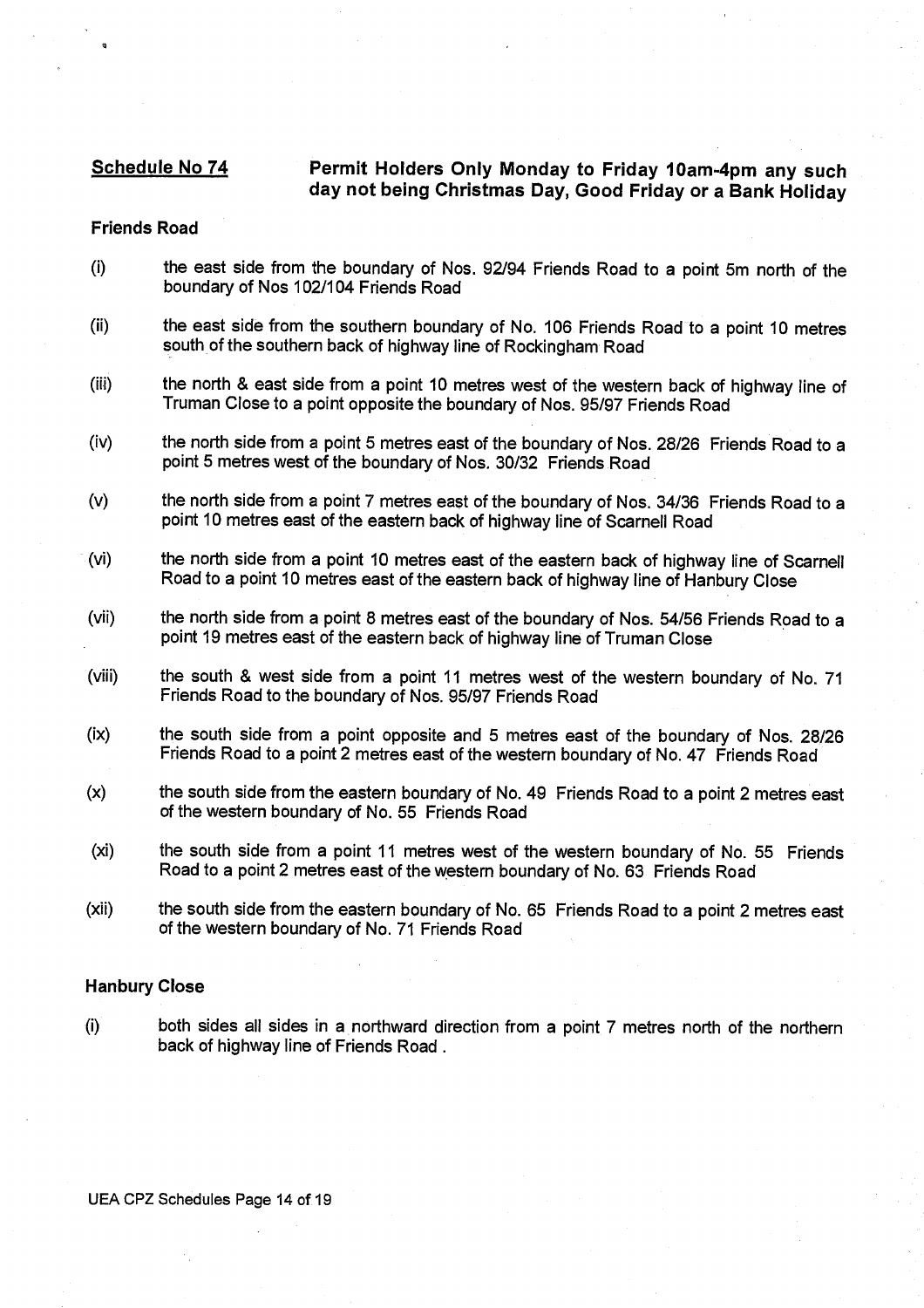#### **Ivory Road**

- $(i)$ the north & west side from the southern boundary of No. 60 Ivory Road to a point 5 metres west of the western boundary of No. 10 Lovelace Road
- (ii) the south & east side from the southern boundary of No. 23 Ivory Road to a point opposite a point 5m west of the boundary of No. 10 Lovelace Road and No 2 Ivory Road
- (iii) the west side from its junction with Wycliffe Road to the northern boundary of No. 64 Ivory Road

## **Jasmine Close**

(I) both sides all sides in a westerly direction from a point 10 metres west of the western kerb line of Primula Drive.

#### **Lovelace Road**

- (i) both sides from the boundary of Nos. 89/91 Lovelace Road to a point 10 metres north-east of the north-eastern back of highway line of Ruskin Road
- (ii) the east side from a point 5 metres south of the southern back of highway line of The Avenues to the southern boundary of Nos. 29 &31 Lovelace Road
- (iii) the east side from a point 5 metres south of the northern boundary of No. 33 Lovelace Road to a point 7 metres south of the boundary of Nos. 77/79 Lovelace Road
- (iv) the west side from a point 5 metres south of the southern back of highway line of The Avenues to a point 10 metres south of the boundary of Nos. 6/8 Lovelace Road
- (v) the west side from a point 10 metres south of the southern back of highway line of Wycliffe Road to the boundary of Nos. 32/34 Lovelace Road
- (vi) the west side from a point opposite and 1.5 metres south of the boundary of Nos. 33/35 Lovelace Road to a point 10 metres north of the northern back of highway line of Wycliffe Road

# **Morello Close**

- (i) the east side from a point 10 metres south of the southern back of highway line of Salter Avenue to a point 23 metres south of the southern back of highway line of Salter Avenue
- (ii) the north & east side from a point 35 metres south of the southern back of highway line of Salter Avenue to a point opposite the boundary of Nos. 48/50 Morello Close
- (iii) the south & west side from a point 10 metres south of the southern back of highway line of Salter Avenue to its eastern cul-de-sac end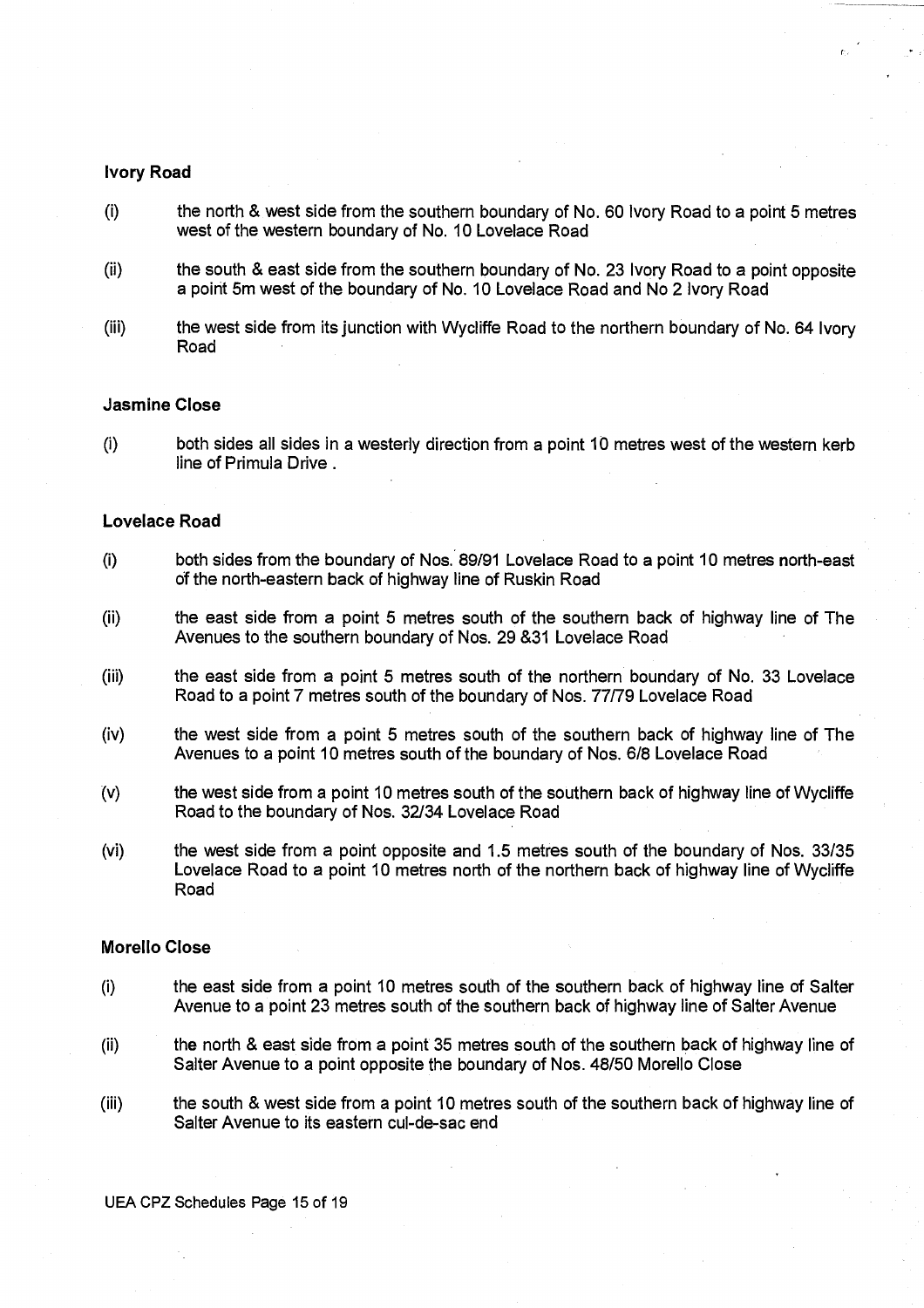# **Penryn Close**

(i) both sides all sides in a southerly direction from a point 10 metres south of the southern back of highway line of Salter Avenue.

### **Primula Drive**

- (i) the north & east side from a point 10 metres north of the northern kerb line of Salter Avenue, including its spur road and its cul-de-sac end
- (ii) the south & west side from a point 10 metres north of the northern back of highway line of Jasmine Close to its cul-de-sac end
- (iii) the west side from a point 10 metres north of the northern kerb line of Salter Avenue to a point 10 metres south of the southern back of highway line of Jasmine Close

# **Ruskin Road**

- (i) both sides from a point 10 metres south-east of the south-eastern back of highway line of Wycliffe Road to a point 10 metres north-west of the north-western back of highway line of North Park Avenue
- (ii) the east side from a point 10 metres north-west of the north-western back of highway line of Wycliffe Road to the boundary of Nos. 34/36 Ruskin Road
- (iii) the west side from a point 10 metres north-west of the north-western back of highway line of Wycliffe Road to a point 10 metres south of the southern back of highway line of Wycliffe Road at its northern junction

# **Russet Grove**

- (I) the north-east side from a point 25 metres north-west of the western kerb line of Salter Avenue up to and including its cul-de-sac end
- (ii) the south-west side from a point 10 metres north-west of the western kerb line of Salter Avenue up to and including its north-western cul-de-sac end

# **Salter Avenue**

- (I) the east side from a point 2 metres north of the southern building line of Nos. 76-78 Russet Grove to a point 6 metres south-east of the eastern building line of Nos. 44/46 Russet Grove
- (ii) the north & east side from a point 7 metres north-west of the eastern building line of Nos. 44/46 Russet Grove to the rear, southern boundary of Nos. 500/502 Earlham Road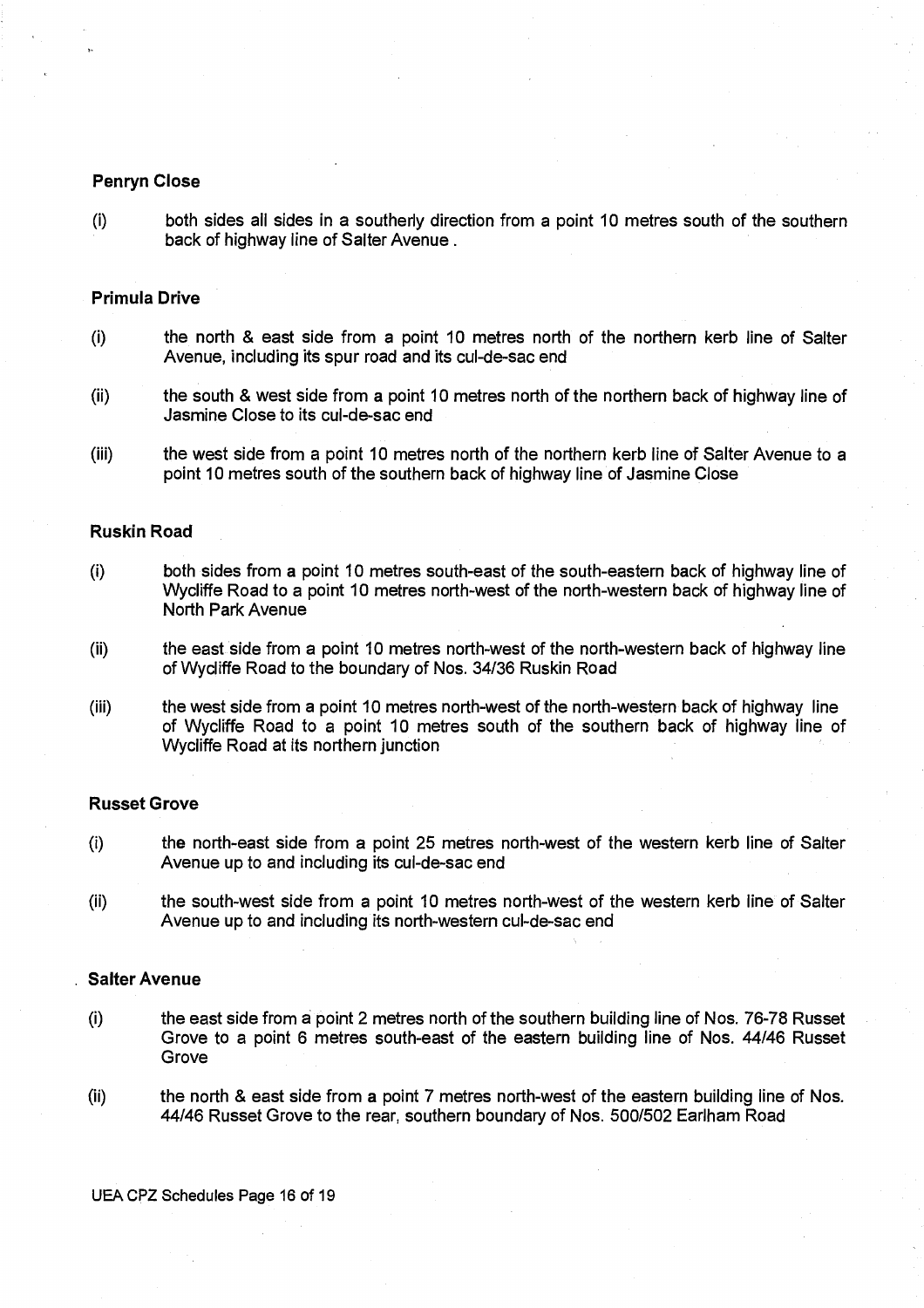- (iii) the north & west side from the northern building line of Nos. 66-70 Russet Grove to a point 18 metres west of the western building line of Nos. 76-78 Russet Grove
- (iv) the north side from a point 10 metres east of the rear, eastern boundary of No. 36 Primula Drive to a point 10 metres east of the eastern kerb line of Primula Drive
- (v) the north side from a point 20 metres east of the eastern back of highway line of Bluebell Road to a point 11 metres west of the western kerb line of Primula Drive
- (vi) the south & west side from its southern cul-de-sac end to a point 25 metres north of the northern building line of Nos. 66-70 Russet Grove
- (vii) the south side from a point 10 metres east of the eastern back of highway line of Penryn Close to a point 10 metres west of the western back of highway line of Morello Close
- (viii) the south side from a point 10 metres east of the eastern back of highway line of Morello Close to a point 9 metres east of the eastern building line of Nos. 1-5 Pippin Green
- (ix) the south side from the eastern boundary of No. 246 Bluebell Road to a point 10 metres west of the western back of highway line of Penryn Close
- (x) the west side from a point 4 metres north of its southern cul-de-sac end to its southern culde-sac end

#### **Shepherd Close**

all sides in a northward direction from a point 10 metres north of the northern back of  $(i)$ highway line of Friends Road .

# **Truman Close**

(i) all sides in a northward direction from a point 7 metres north of the northern back of highway line of Friends Road.

### **Wycliffe Road**

- (i) the n/w and n/e side from a point 10 metres south-west of the south-western back of highway line of Ruskin Road to a point 10 metres south-west of the boundary line of Nos. 52/54 Wycliffe Road
- (ii) the north side from a point 10 metres east of the eastern back of highway line of Ivory Road to a point 10 metres west of the western back of highway line of Lovelace Road
- (iii) the s/e and s/w side from a point 10 metres south-west of the south-western back of highway line of Ruskin Road to a point 10 metres south-east of the south-eastern back of highway line of Wycliffe Road Southern Spur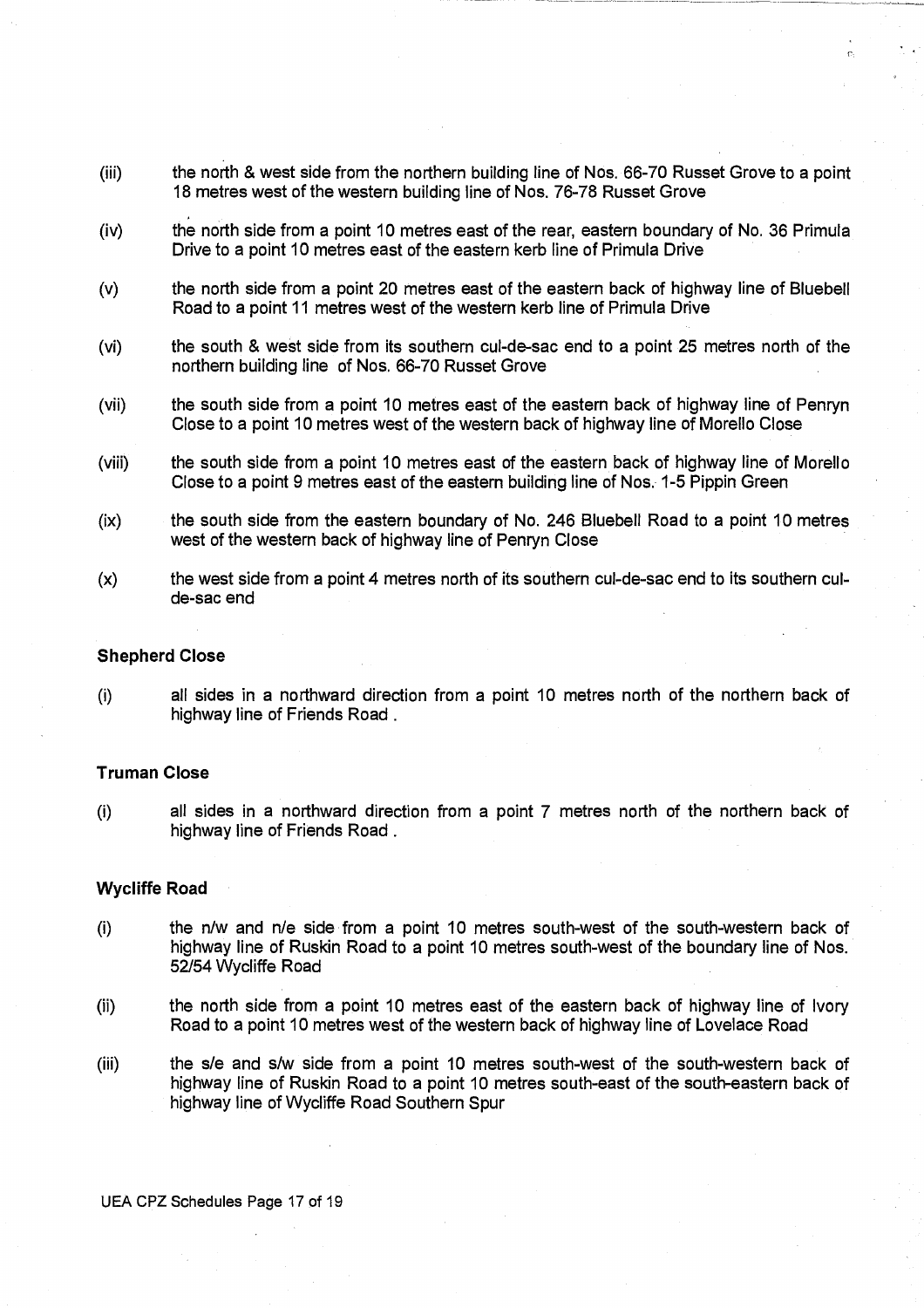- (iv) the south side from the boundary line of Nos. 54/56 Wycliffe Road to a point 10 metres west of the western back of highway line of Ruskin Road at its northern junction
- (v) the south side from a point 10 metres east of the eastern back of highway line of Ruskin Road at its northern junction to a point 10 metres west of the western back of highway line of Lovelace Road
- (vi) the west side from a point 10 metres north-west of the north-western back of highway line of Wycliffe Road Southern Spur to its junction with Ivory Road

## **Wycliffe Road Southern Spur**

(I) both sides from a point 10 metres south-west of the south-western back of highway line of Wycliffe Road up to and including its cul-de-sac end

# **Schedule No 75 Limited Waiting Parking Place, 2 hours Duration, No Return Within 4 Hours Monday to Friday 10am-4pm any such day not being Christmas Day, Good Friday or a Bank Holiday**

#### **Friends Road**

- (i) the south side from a point 11 metres west of the western boundary of No. 47 Friends Road to the eastern boundary of No. 49 Friends Road
- (ii) the south side from a point 11 metres west of the western boundary of No. 63 Friends Road to the eastern boundary of No. 65 Friends Road

#### **Ivory Road**

(i) the east side from a point 10 metres north of the northern back of highway line of Wycliffe • Road to a point opposite and 0.7 metres south of the southern boundary of Nos. 58 & 60 Ivory Road

#### **Lovelace Road**

(i) the east side from the southern boundary of Nos. 29 &31 Lovelace Road to a point 10 metres north of the northern back of highway line of Northfields

#### **North Park Avenue**

(i) the north side from a point 3 metres north-east of the western building line of Nos. 232 & 234 North Park Avenue for a distance of 25 metres in a north-easterly direction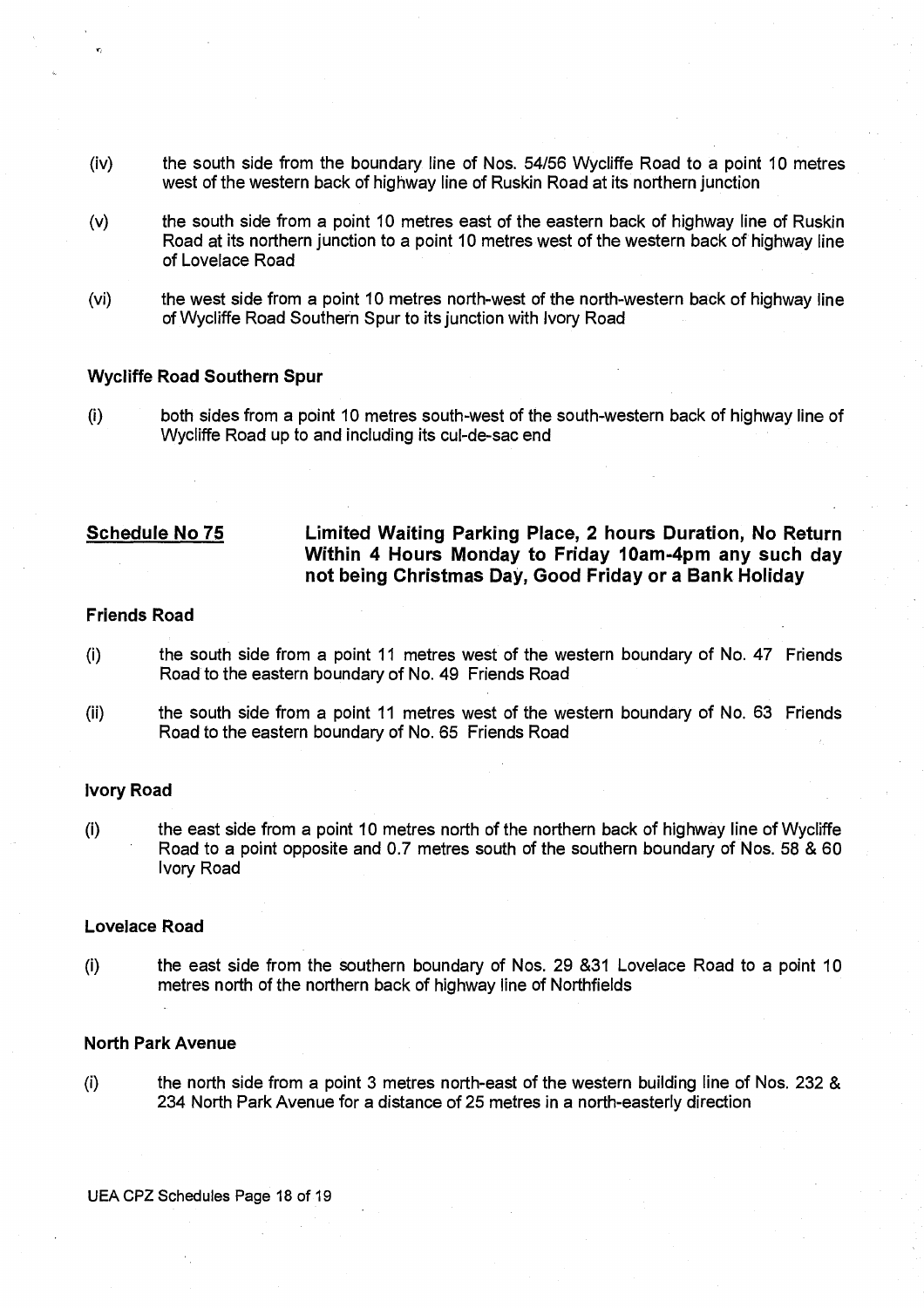(ii) the south side from a point 4.5 metres west of the boundary of Nos. 94/96 North Park Avenue for a distance of 20 metres in an easterly direction

#### **Salter Avenue**

(I) the south side from a point 10 metres east of the eastern back of highway line of Bluebell Road to the eastern boundary of No. 246 Bluebell Road

**Schedule No 76 Limited Waiting Parking Place, 1 hour Duration, No Return within 2 hours Monday to Friday 10am-4pm any such day not being Christmas Day, Good Friday or a Bank Holiday** 

# **Lovelace Road**

(i) the east side from the northern building line of No. 81 Lovelace Road to a point opposite the boundary of Nos. 38/40 Lovelace Road

# **Schedule No 77 Limited Waiting Parking Place, 4 Hours Duration, No Return Within 4 Hours Mon-Fri 10am-4pm any such day not being Christmas Day, Good Friday or a Bank Holiday**

# **Ivory Road**

- (i) the north side from a point 15m east of the boundary of No 2 Ivory Road and No 10 Lovelace Road for a distance of 5m in an easterly direction
- (ii) the north side from the boundary of Nos. 2 Ivory Road & 10 Lovelace Road for a distance of 10 metres in an easterly direction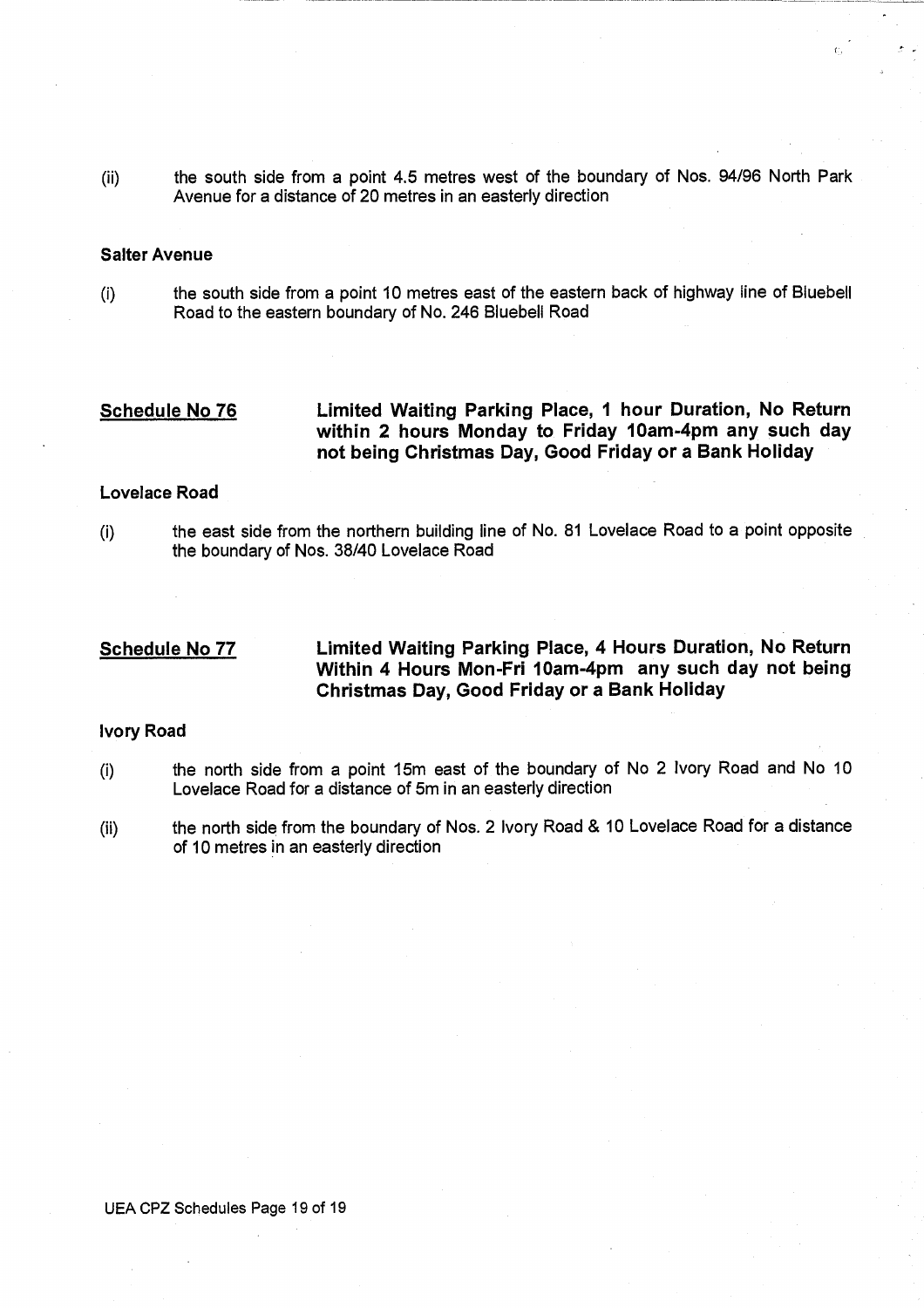| THE CORPORATE SEAL of                          |  |
|------------------------------------------------|--|
| the CITY COUNCIL OF NORWICH                    |  |
| was hereunto affixed this 17th                 |  |
| day of September 2004                          |  |
| before me                                      |  |
| David Johnson<br>Head of <i>Yegal</i> Services |  |
|                                                |  |